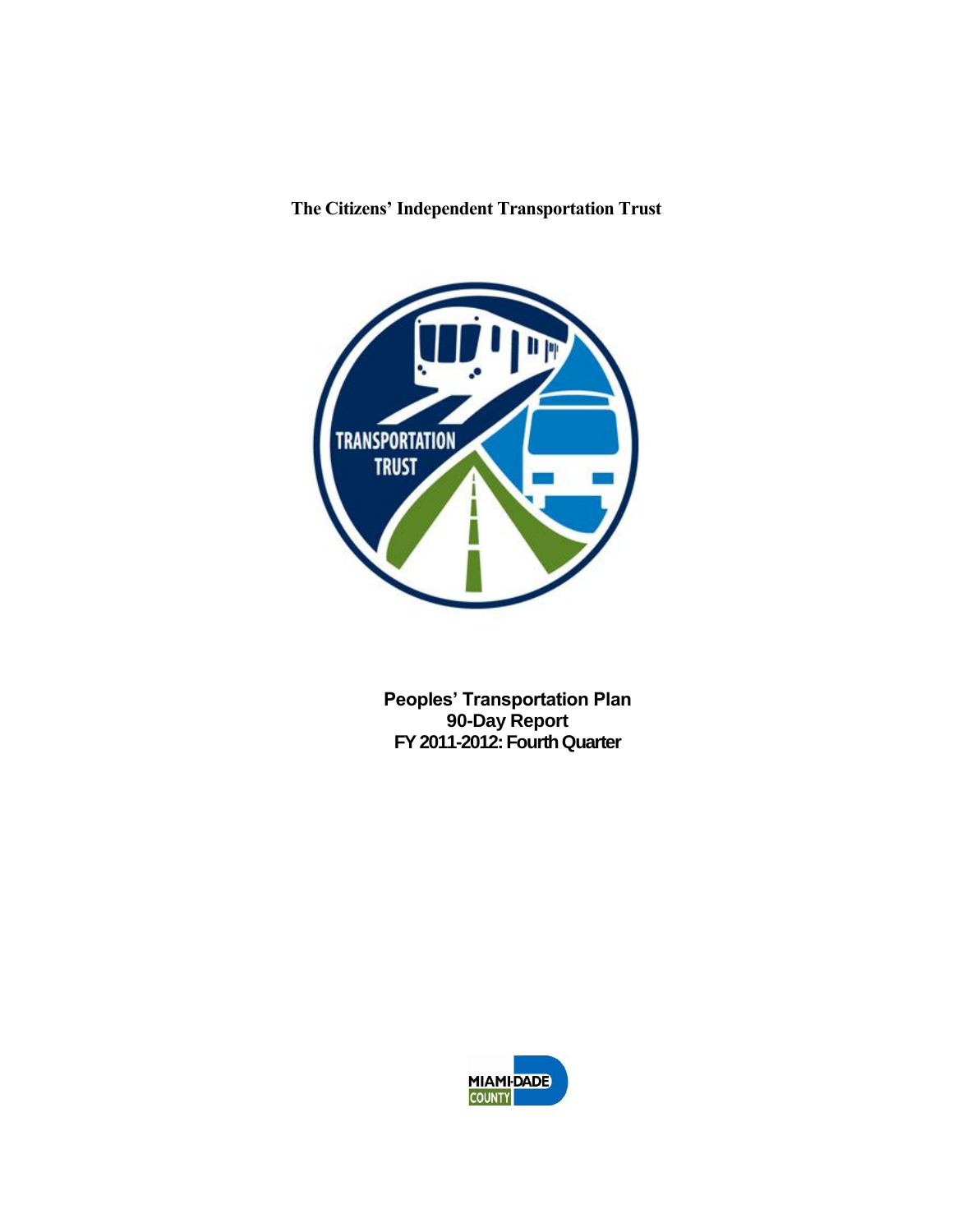



#### **Overview**

This report is presented by the Citizens' Independent Transportation Trust (Transportation Trust) with information pertaining to its oversight of the expenditure of proceeds of the Charter County Transportation Surtax (Surtax) Funds and implementation of the People's Transportation Plan (PTP) for the period July 1, 2012 – September 30, 2012.

The Transportation Trust works closely with members of the Board of County Commissioners (BCC), the County administration, staff at Miami-Dade Transit (MDT), the Public Works and Waste Management Department (PWWM) and officials in the municipalities to insure that PTP funds are spent in the approved manner.

Significant improvements have been made to Miami-Dade County's public transit and roadway systems through the investment of Surtax funds. New transit buses, many of which are eco-friendly hybrid vehicles, have been added to the Metrobus fleet and Metromover cars have been purchased and are in operation. The procurement of the new Metrorail fleet of vehicles is proceeding with delivery targeted for completion in 2019.

Construction was completed on the AirportLink project and it opened for revenue service on July 28, 2012 as the Orange Line Metrorail extension. The Orange Line is the signature project of the PTP because the surtax provided eighty-percent (80%) of the total funding. The PTP has also funded improvements for more than 300 miles of roadways and the countywide traffic signalization system has been upgraded with the Advanced Traffic Management System (ATMS). The Easy Card Automated Fare Collection System has been implemented featuring user-friendly customer convenience and enhanced ridership data collection for improved service planning.

The municipal component of the PTP has generated outstanding results with both transit and roadway improvements completed in the 34 participating cities. Bus circulator systems supported by the PTP are successfully operating in twenty-six (26) of those municipalities carrying more than 6 million passengers annually.

The Golden Passport/Patriot Passport program offers seniors, Social Security recipients and honorably discharged veterans meeting certain income requirements free rides on public transit. The PTP also discontinued fares for Metromover users, enhancing patron convenience while reducing maintenance and operating costs.

In addition, the PTP has funded more than 1,000 modern revenue-generating bus shelters that are now installed in unincorporated Miami-Dade County along with bus stops featuring upgraded signage. Drivers can enjoy an easier commute when using the reversible flow lanes constructed along NW 199th Street near Sun Life Stadium. The Transportation Trust approved PTP funds to acquire the 14 acre parcel at NW 27th Avenue and NW 199th Street, which is strategic and necessary for short, mid and long term public transit use and for implementation of Enhanced Bus Service which began with the Kendall Cruiser and has expanded to other priority corridors.

Listings of previous and life-to-date accomplishments and other information on the Transportation Trust and the PTP are available at miamidade.gov/citt.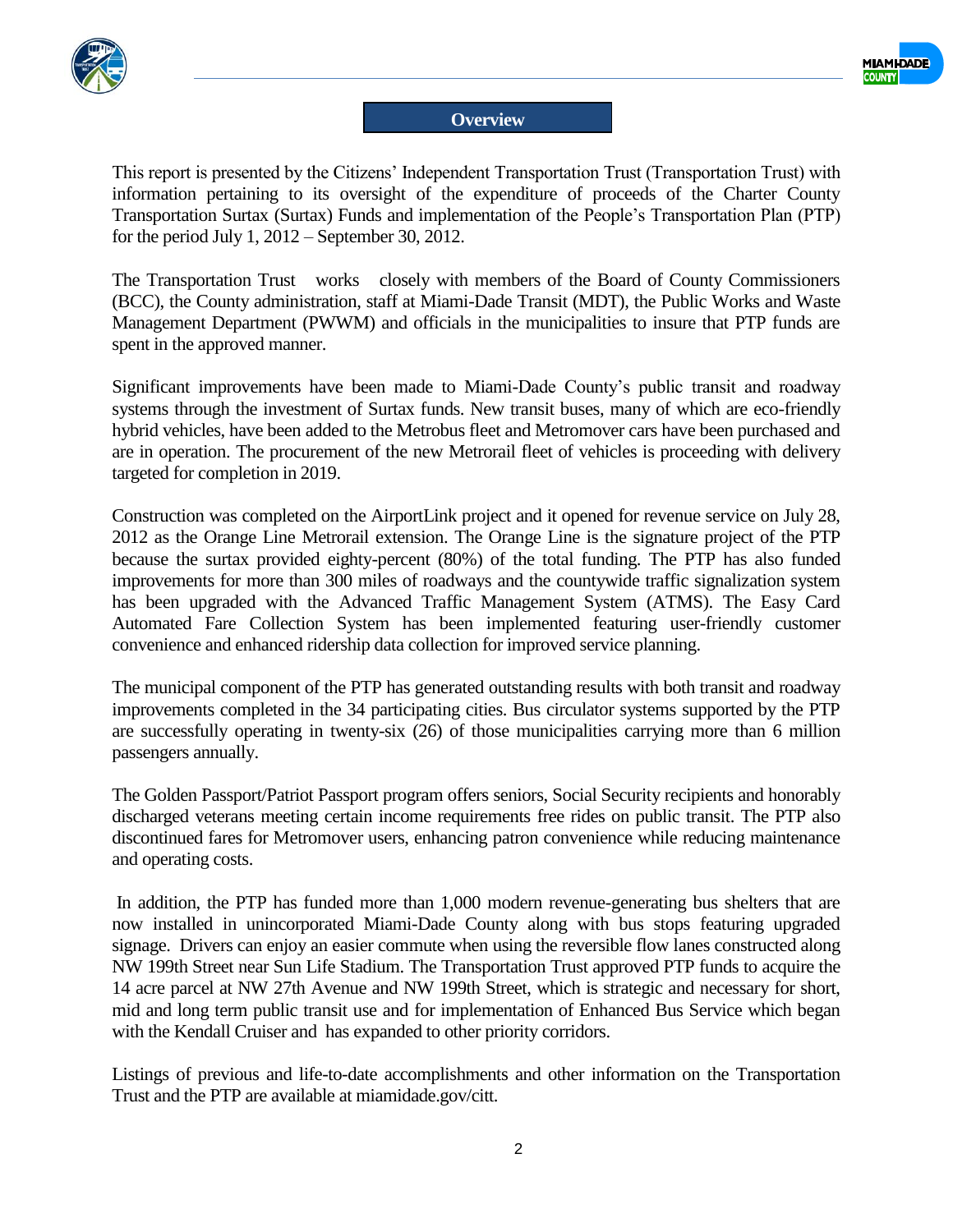



**The programs and projects funded by the People's Transportation Plan (PTP) realized a number of major accomplishments during the quarter. These include:**

#### **Metrorail Orang Line Extension Opening Ceremonies**

Transportation Trust members cut the ribbon at the new Miami International Airport Metrorail Station

Transportation, Trust members were proud to take part in the grand opening ceremonies and ribboncutting inaugurating the Metrorail Orange Line. This is the 2.4 mile heavy rail extension to Miami International Airport and is the centerpiece project funded by the People's Transportation Plan.

MIAMI-<mark>DADE</mark>

From the start, the Trust recognized that a rapid transit link to the airport was much-needed improvement to the County's transportation system and could boost the local economy. With these factor in mind, the Trust approved PTP funds amounting to 80% of the approximately \$500 million dollars need to complete the project. The objective of

the Trust, early on, was to ensure transparency, fiscal responsibility and guarantee that the Orange Line would be completed on time and within the allotted budget. To accomplish this, Trust members reviewed quarterly progress reports on the project submitted by Miami-Dade Transit and conducted project oversight visits throughout the three year construction phase.

CITT Chairperson Linda Zilber proudly reported to the community on opening day that the Trust's mission had been accomplished with completion of the Orange Line on time and within the budget, a notable accomplishment on the part for the People's Transportation Plan. Members of the Trust participated in the grand opening ceremonies for the Metrorail extension to Miami International Airport. The Trust played a critical role in the development and implementation of this project by approving 80% of the funding and it was completed on time and on budget. During the construction phase, CITT members conducted routine oversight visits to review the progress of the project.

#### **Transportation Trust Members Participate in DMU Demonstration Ride**



CITT Members and staff participated in the demonstration ride of the Diesel Multiple Unit (DMU) currently operated by South Florida Regional Transportation Authority. The major advantage of the DMU over traditional light rail is that it powered by on-board diesel engines, can run on existing tracks by sharing right-of-way with freight trains and does not require electrification with overhead wires and the construction of substations to provide the electricity. This removes a substantial hurdle in development costs.

Trust members Alfred Holzman and Hon. James Reeder at the DMU demonstration ride.



3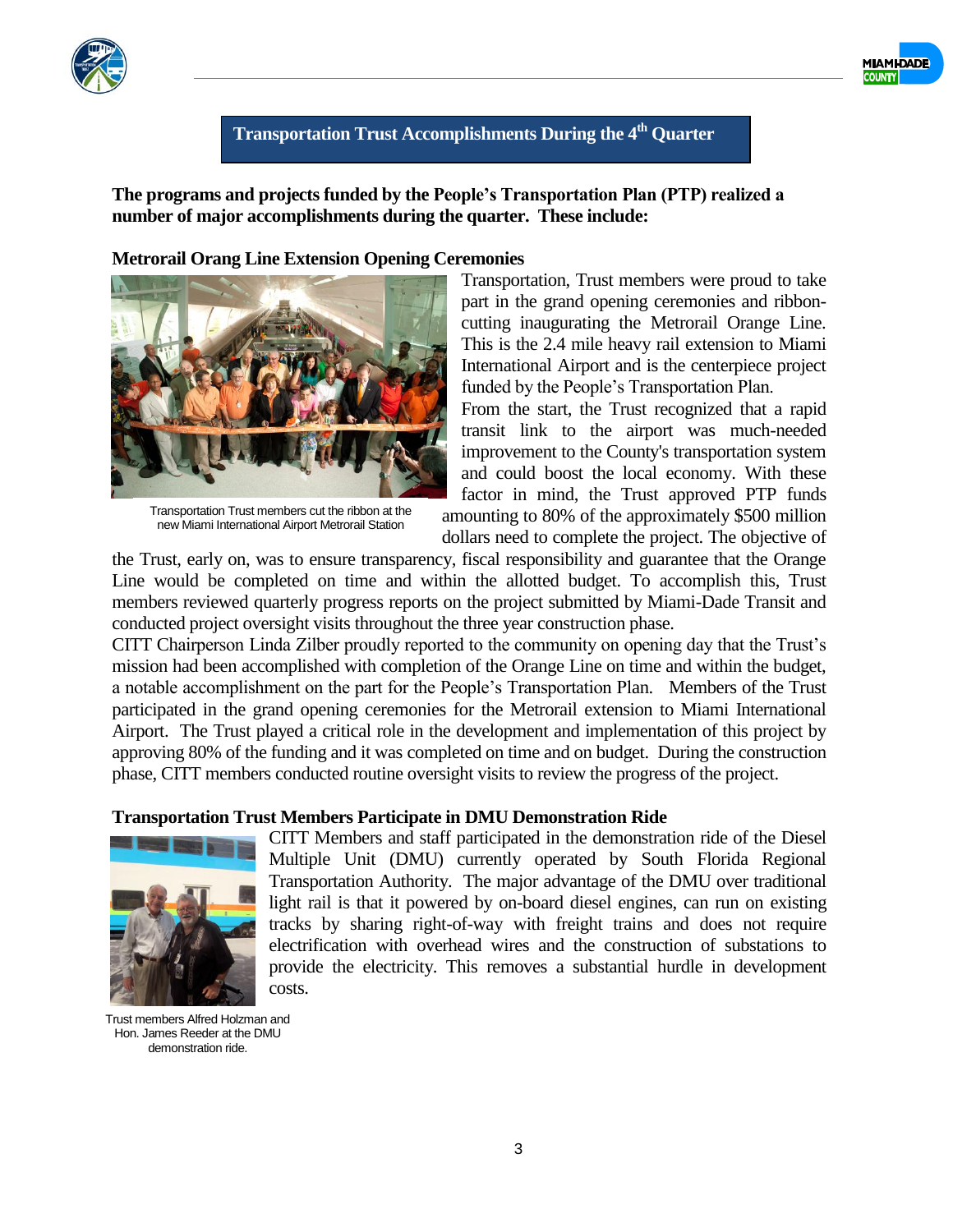



**Trust Reviews Annual Update of MDT Pro Forma** – Infrastructure Management Group (IMG), the CITT Financial Consultant, presented findings of its analysis of the FY2013 minor update of the County's 30-year financial projection at the September 6, 2012 meeting of the Strategic & Financial Planning Committee (SFPC). It confirmed recent labor agreements improved long term operating costs slightly, however issues (such as revenue to close an Operating funding gap beginning 2014 and Bus Replacement needs) continue as major concerns. The SFCP will follow-up with a special workshop session to revisit and develop recommendations on revenue enhancements in advance of the PTP Symposium planned for early 2013.

**Transportation Trust Members Attend USDOT Grant Presentation-**Transportation Trust Members and staff attended the ceremony where U.S. Department of Transportation Secretary Ray



Transportation Trust Chairperson Linda Zilber boards the train after attending the grant presentation ceremony

LaHood presented a grant to Miami-Dade County for State of Good Repair Bus and Bus Facilities Discretionary Program Funds. This grant program was created by the USDOT to bring the nation's transit infrastructure into the 21st Century by supporting reinvestment in bus fleets and bus facilities for both urbanized and rural areas. The USDOT Secretary made the grant presentation at the new Orange Line Miami International Airport Metrorail Station.

#### **Contracts Approved by the Transportation Trust during the 4th Quarter**

Resolution by the Citizens' Independent Transportation Trust (CITT) recommending that the Board of County Commissioners (BCC), approve a contract award recommendation in the amount of \$580,494.91 to AGC Electric, Inc. for the People's Transportation Plan project entitled Traffic Signal Intersections (Project MCC 7360 Plan – CICC 7360-0/08, Request For Price Quotation No. 20120028) and authorizing the use of Charter County Transportation Surtax Funds (PWWM – BCC Legislative File No. 121351)

Resolution by the Citizens' Independent Transportation Trust (CITT) recommending that



the Board of County Commissioners (BCC), approve the reimbursement cost in the amount of \$108,120.92 to Florida Power and Light Company for the relocation of transmission facilities required for the People's Transportation Plan (PTP) project entitled Roadway Improvements along NW 74 Street (Project No. 20070575); and authorizing the use of Charter County Transportation Surtax Funds (PWWM – BCC Legislative File No. 121350)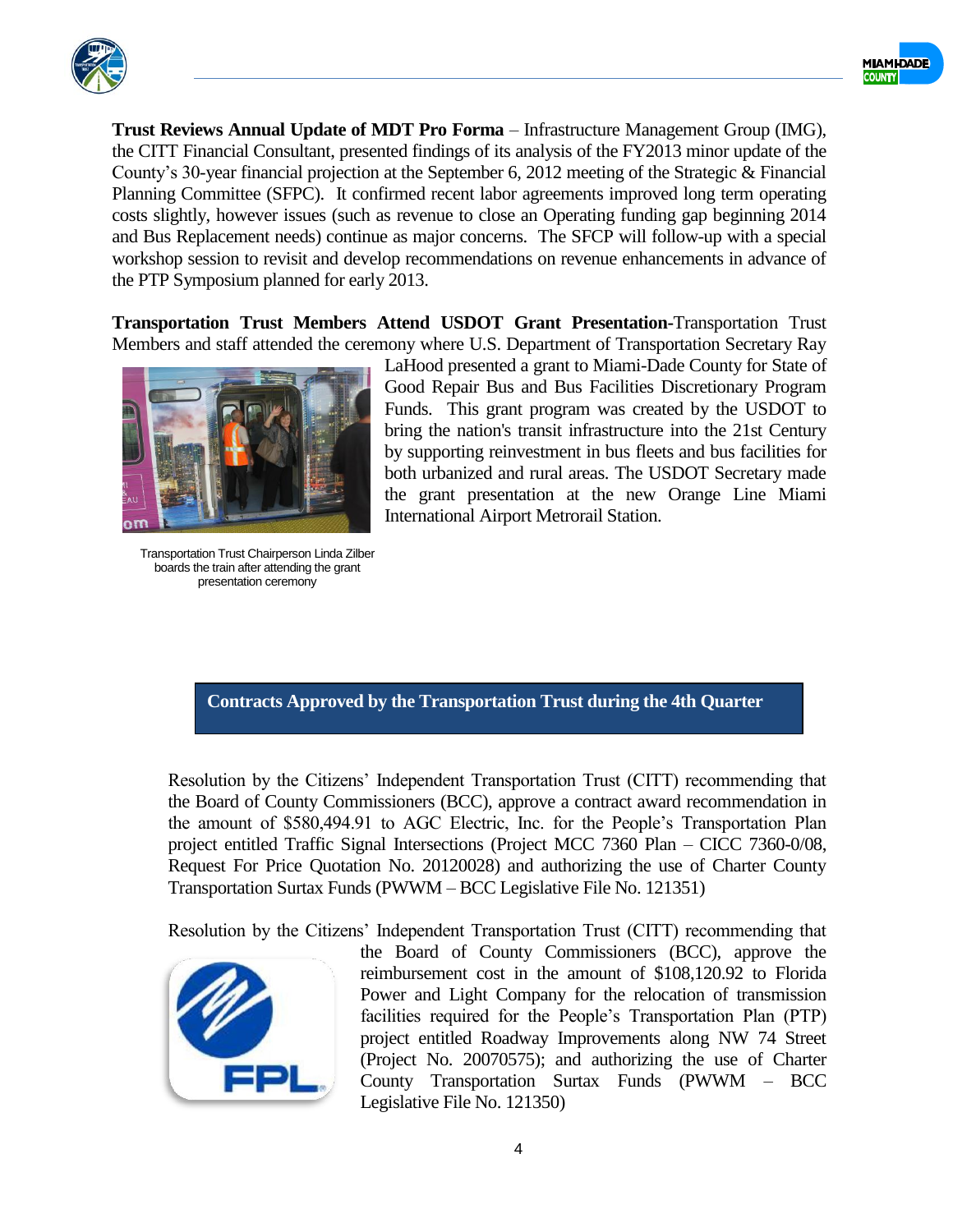





Resolution by the Citizens' Independent Transportation Trust (CITT) recommending that the Board of County Commissioners (BCC), Authorize the filing and execution of a Transportation Disadvantaged Trust Fund Trip and Equipment Grant Application and Agreement with the Florida Commission for the Transportation Disadvantaged in the amount Of \$7,633,181; authorizing expenditure of local matching funds in the amount of \$848,131.00; authorizing the receipt and expenditure of funds; authorizing the filing and execution of any

additional agreements, revisions or amendments as required to carry out the projects for and on behalf of Miami-Dade County; authorizing the receipt and expenditure of any additional funds should they become available; and authorizing the use of Charter County Transportation Surtax Funds (MDT – BCC Legislative File No. 121289)

Resolution by the Citizens' Independent Transportation Trust (CITT) recommending that the Board of County Commissioners (BCC), authorize competitive contract awards and modifications with authority to exercise options-to-renew established thereunder, for purchase of goods and services, processed by the Internal Services Department (ISD) on behalf of Miami-Dade Transit (MDT), and authorizing the use of Charter County Transportation Surtax Funds in the amount of \$8,000.00 (MDT – BCC Legislative File No. 121306)

Resolution by the Citizens' Independent Transportation Trust (CITT) recommending that the Board of County Commissioners (BCC), Authorize Competitive Contract Awards and modifications with authority to exercise options-to-renew established thereunder, for purchase of goods and services, processed by the Internal Services Department (ISD) on behalf of Miami-Dade Transit (MDT), and authorizing the use of Charter County Transportation Surtax Funds in the amount of \$25,000.00 (MDT – BCC Legislative File No. 121229)

Resolution by the Citizens' Independent Transportation Trust (Citt) recommending that the board of County Commissioners (BCC), authorize competitive contract awards and contract modifications, for purchase of goods and services, processed by the Internal Services Department (ISD) on behalf of Miami-Dade Transit (MDT), and authorizing the use of Charter County Transportation Surtax Funds in the amount of \$1,884,521.00 (MDT – BCC Legislative File No. 121349)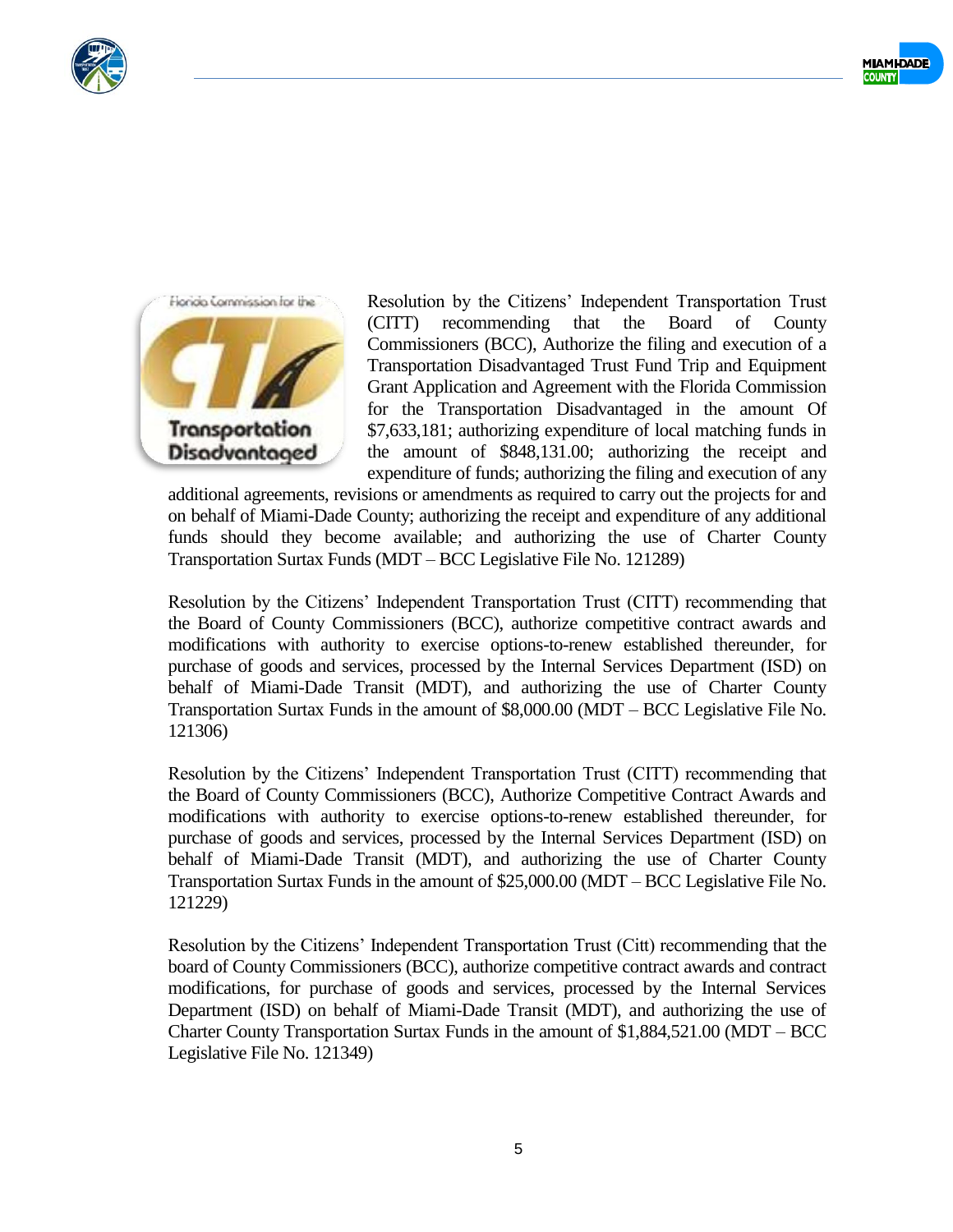





Resolution by the Citizens' Independent Transportation Trust (CITT) approving a special exception to allow the use of Charter County Transportation Surtax Rollover Funds by The Village of Pinecrest for the SW 120th Street and U.S. 1 Village/Miami Dade County Busway Shelter Project (CITT)

Resolution by the Project and Financial Review Committee (PFRC) of the Citizens' Independent Transportation Trust (CITT)

Recommending to the board of County Commissioners (BCC), the approval of reimbursement of travel expenses not to exceed \$3,000.00 of charter county transportation surtax funds to permit one member of the Citizens' Independent Transportation Trust (CITT) to attend the Light Rail and Streetcar Conference in Salt Lake City, UT, November 11-13, 2012 and authorizing the use of Charter County Transportation Surtax Funds (OCITT)

Resolution By The Citizens' Independent Transportation Trust (Citt) recommending that the Board of County Commissioners (BCC), authorize execution of a waiver of formal bid procedures and bid protest procedures pursuant to Section 5.03(D) of the Home Rule Charter and Sections 2-8.1 and 2-8.4 of the County Code by two-thirds vote of the Board Members present in order to modify the contract for Paratransit Transportation Services for additional time and spending authority for the Miami-Dade Transit Department (MDT) to continue to purchase demand response paratransit transportation services in compliance with American with Disabilities Act regulations in the amount of \$19,980,000 with Advanced Transportation Solutions, LLC, authorizing the County Mayor or County Mayor's designee to execute an agreement for and on behalf of Miami-Dade County and to exercise any cancellation and renewal provisions, and to exercise all other rights contained therein, Contract No. Tr04-Tsb – Supplemental Agreement No. 5; and authorizing the use of Charter County Transportation Surtax Funds (MDT/ISD)

Resolution By The Citizens' Independent Transportation Trust (Citt) recommending that the Board of County Commissioners (BCC), approve a contract award recommendation in the amount of \$96,146.84 to Leyram Construction, Inc. for the People's Transportation Plan Project entitled Ramps and Connector(Project MCC 7040 Plan – CICC 7040-0/07. Request for Price Quotation No. 20120045) and authorizing the use of Charter County Transportation Surtax Funds (PWWM – BCC Legislative File No. 121585)

Resolution by the Citizens' Independent Transportation Trust (CITT) recommending that the board of County Commissioners (BCC), approve the execution of a Joint Participation



Agreement (JPA) between Miami-Dade County and the City of Miami to Provide the County with funding in an amount up to \$600,000.00 for the construction of road improvements along SW 17 Avenue, from US 1 to Flagler Street; authorizing the County Mayor or County Mayor's designee to exercise the provisions therein and authorizing the use of Charter County Transportation Surtax Funds (PWWM)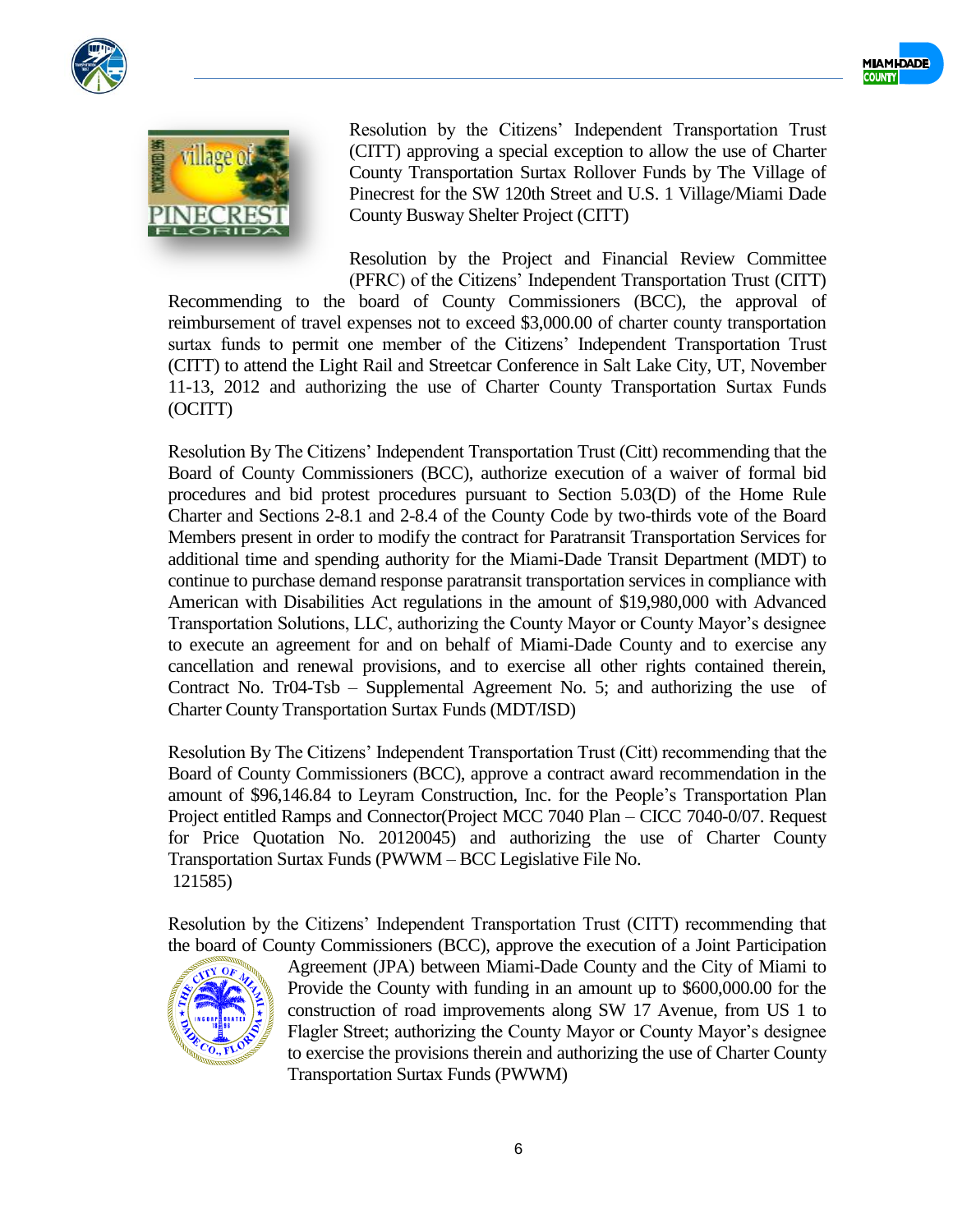





Resolution by the Citizens' Independent Transportation Trust (Citt) recommending that the Board of County Commissioners (BCC), approve the execution of a Local Agency Program Agreement between Miami-Dade County and the Florida Department of Transportation to provide the County with funding up to \$6,720,517.00 for the Construction of Roadway Improvements Along NW 74 Street from NW 114 Avenue to NW 107

Avenue; authorizing the County Mayor or County Mayor's designee to exercise the provisions therein and authorizing the use of Charter County Transportation Surtax Funds (PWWM – BCC Legislative File No.121739)

Resolution by the Citizens' Independent Transportation Trust (CITT) recommending that the Board of County Commissioners (BCC), approve the execution of a Local Agency Program Agreement between Miami-Dade County and the Florida Department of Transportation to Provide the County with funding up to \$1,319,213.00 in Transportation Enhancement Program funds for the construction of improvements to the Old Cutler Trail Bicycle Route from SW 136 Street/SW63 Avenue to Cartagena Plaza authorizing the County Mayor or County Mayor's Designee to exercise the provisions therein and authorizing the use of Charter County Transportation Surtax Funds in the amount of \$260,368.00 (PWWM – BCC Legislative File No.121738)

Resolution by the Citizens' Independent Transportation Trust (CITT) recommending that the Board of County Commissioners (BCC), authorize certain settlement in the amount of \$50,750.00 in County Eminent Domain proceedings by County Attorney in connection with the acquisition of Parcel 101 for the construction of a new park and ride facility adjacent to the north side of Southwest 344th Street (Palm Avenue) between Northwest 2nd Avenue and NW 3rd Avenue in Florida City and authorizing the use of Charter County Transportation Surtax Funds (CAO)

Resolution by the Citizens' Independent Transportation Trust (CITT) recommending that the Board of County Commissioners (BCC), authorize certain settlement in the amount of \$173,370.00 in County eminent domain proceedings by County Attorney in connection with the acquisition of Parcel 102a for the construction of a new park and ride facility adjacent to the north side of Southwest 344th Street (Palm Ave) between Northwest 2nd Avenue and Northwest 3rd Avenue in Florida City and authorizing the use of Charter County Transportation Surtax Funds (CAO)

Resolution by the Citizens' Independent Transportation Trust (CITT) recommending that the Board of County Commissioners (BCC), authorize certain settlement in the amount of \$55,047.50 in County eminent domain proceedings by County Attorney in connection with the acquisition of Parcel 102b for the construction of a new park and ride facility adjacent to the north side of Southwest 344th Street (Palm Avenue) between Northwest 2nd Avenue and Northwest 3rd Avenue in Florida City and authorizing the use of Charter County Transportation Surtax Funds (CAO)

Resolution by the Citizens' Independent Transportation Trust (CITT) recommending that the Board of County Commissioners (BCC), authorize certain settlement in the amount of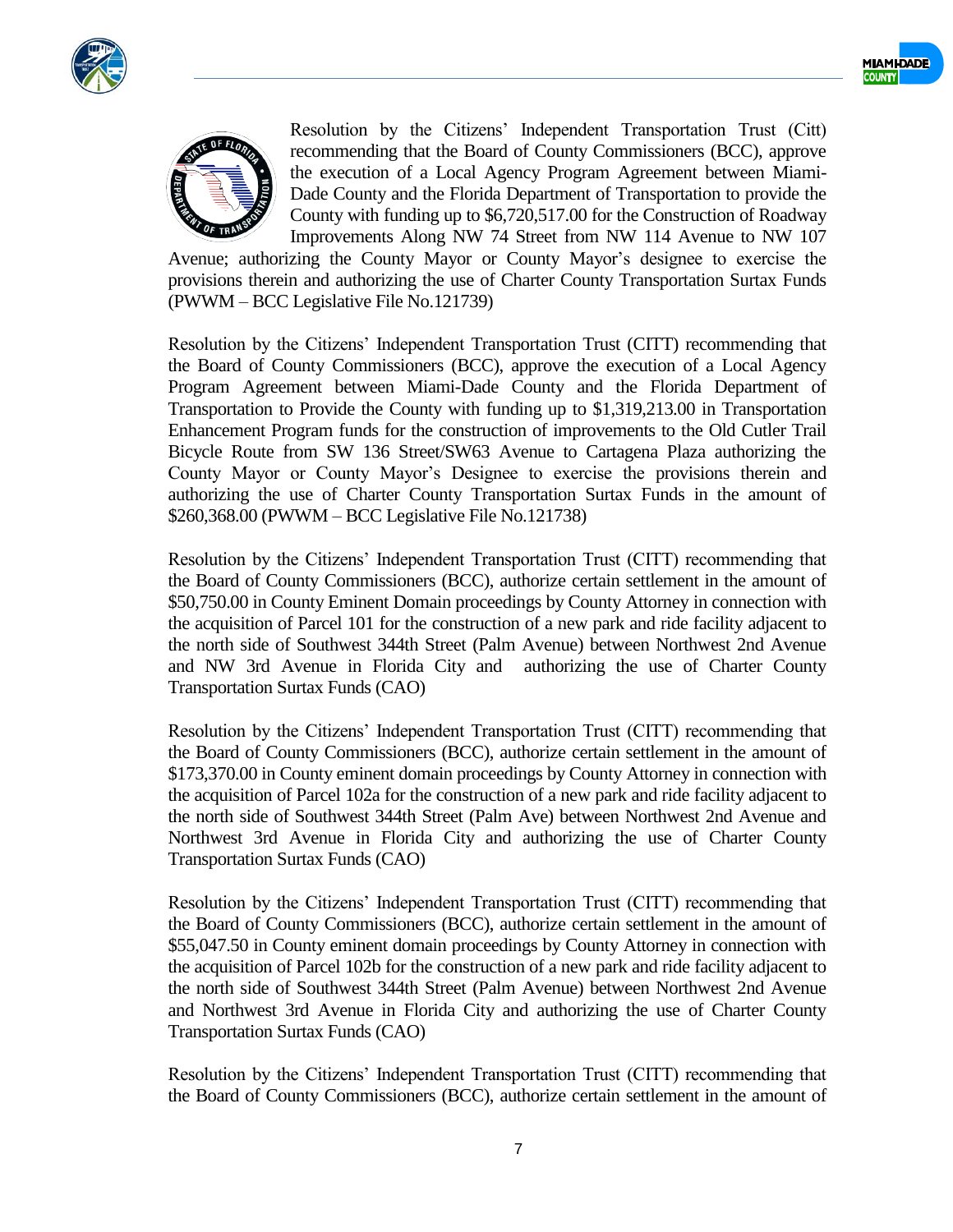



\$108,685.00 in County eminent domain proceedings by County Attorney in connection with the acquisition of Parcel 102c for the construction of a new park and ride facility adjacent to the north side of Southwest 344th Street (Palm Avenue) between Northwest 2nd Avenue and Northwest 3rd Avenue in Florida City and authorizing the use of Charter County Transportation Surtax Funds (CAO)

Resolution By The Citizens' Independent Transportation Trust (CITT) recommending that the board of County Commissioners (BCC), authorize certain settlement in the amount of \$2,187,000.00 in County eminent domain proceedings by County Attorney in connection with the acquisition of land for the right-of-way needed for the construction of the Miami Intermodal Center (MIC) Earlington Heights Extension of the Metrorail and authorizing the use of Charter County Transportation Surtax Funds (CAO)

Resolution By The Citizens' Independent Transportation Trust (CITT) recommending that the Board of County Commissioners (BCC), authorize certain settlement in the amount of \$350,000.00 in County eminent domain proceedings by County Attorney in connection with the acquisition of Parcel 145 for the right-of-way needed for the construction of the Miami Intermodal Center (MIC) Earlington Heights Extension of the Metrorail; authorizing the acquisition of an additional contiguous parcel of land and authorizing the use of Charter County Transportation Surtax Funds (CAO)

Resolution by the Citizens' Independent Transportation Trust (CITT) recommending that the Board of County Commissioners (BCC), authorize certain settlement in the amount of \$65,000.00 in County eminent domain proceedings by County Attorney in connection with the acquisition of land referred to as Parcel 37 for the right-of-way needed for improvements to SW 27 Avenue from US 1 to South Bayshore Drive; and authorizing the use of Charter County Transportation Surtax Funds (CAO)

Resolution by the Citizens' Independent Transportation Trust (CITT) recommending that the board of County Commissioners (BCC), authorize competitive contract awards and contract modifications, in the amount of \$2,050,000.00, for purchase of goods and services, processed by the Internal Services Department (ISD) on behalf of Miami-Dade Transit (MDT), and authorizing the use of Charter County Transportation Surtax Funds (MDT/ISD – BCC Legislative File No. 121651)

Resolution by the Citizens' Independent Transportation Trust (CITT) recommending that the board of County Commissioners (BCC), authorize certain settlement in the amount of \$78,000.00 in County eminent domain proceedings by County Attorney in connection with the acquisition of land for the right-of-way needed for improvements to SW 157th Avenue From SW 152nd Street to SW 184th Street authorizing the use of Charter County Transportation Surtax Funds (CAO)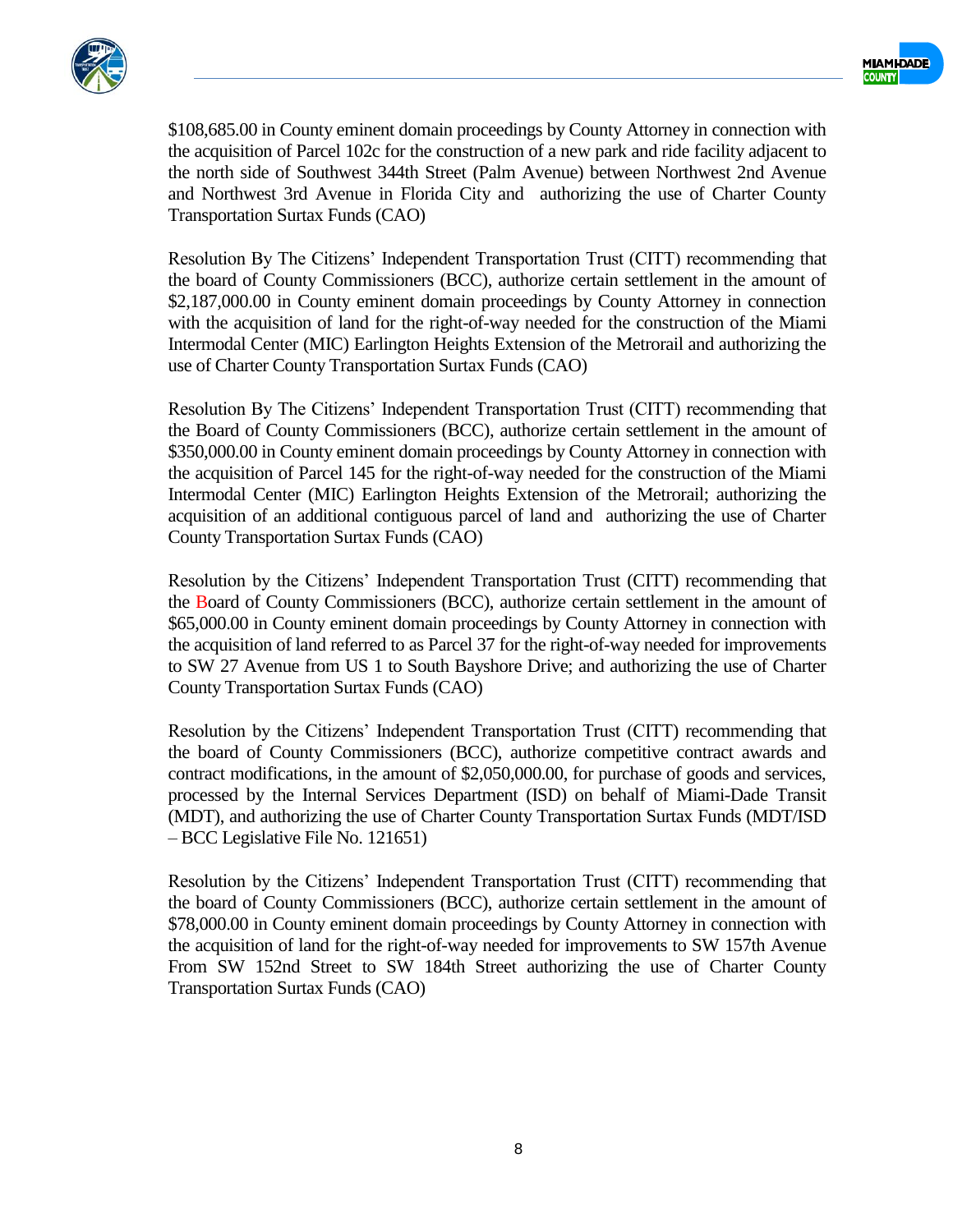



**Miami-Dade Transit Update**

**Miami-Dade Transit (MDT) is responsible for implementing all transit improvements listed in the People's Transportation Plan (PTP) including Metrobus, Metrorail and Metromover projects as well as Special Transportation Service (STS) and the Golden Passport/Patriot Passport Program. MDT reports the following activities related to PTP projects during this quarter:**

**Metrobus** — The active bus fleet as of this quarter consists of 703 40-foot buses, 25 62-foot Articulated buses, 12 45-foot over-the-road buses, and 78 30-foot minibuses for a total of 818 active buses. This is an increase of 113 buses since PTP. Also not included in the active fleet are 4 retired buses that form MDT's Contingency Fleet.

**PTP Staff** — MDT hired three (3) full-time employees during the period covering July 1, 2012 through September 30, 2012. Since November 2002, the total number of new hires is 1,966.

Due to budgetary challenges experienced for the last several fiscal years, MDT has not hired many external candidates. However, MDT has recruited internal candidates, as approved by the County Manager and the Office of Strategic and Business Management (OSBM).

**Golden Passport/Patriot Passport Programs** — During this quarter, MDT issued 1,439 Over 65 years of age Golden Passport cards, 2,379 Under 65 years of age Golden Passport cards and 93 Patriot Passport cards. Currently, there are 208,002 certified Golden Passport/Patriot Passport customer accounts; this includes 147,349 Golden Passport Over 65 years of age 52,795 Golden Passport Under 65 years of age and 7,858 Patriot Passport customers.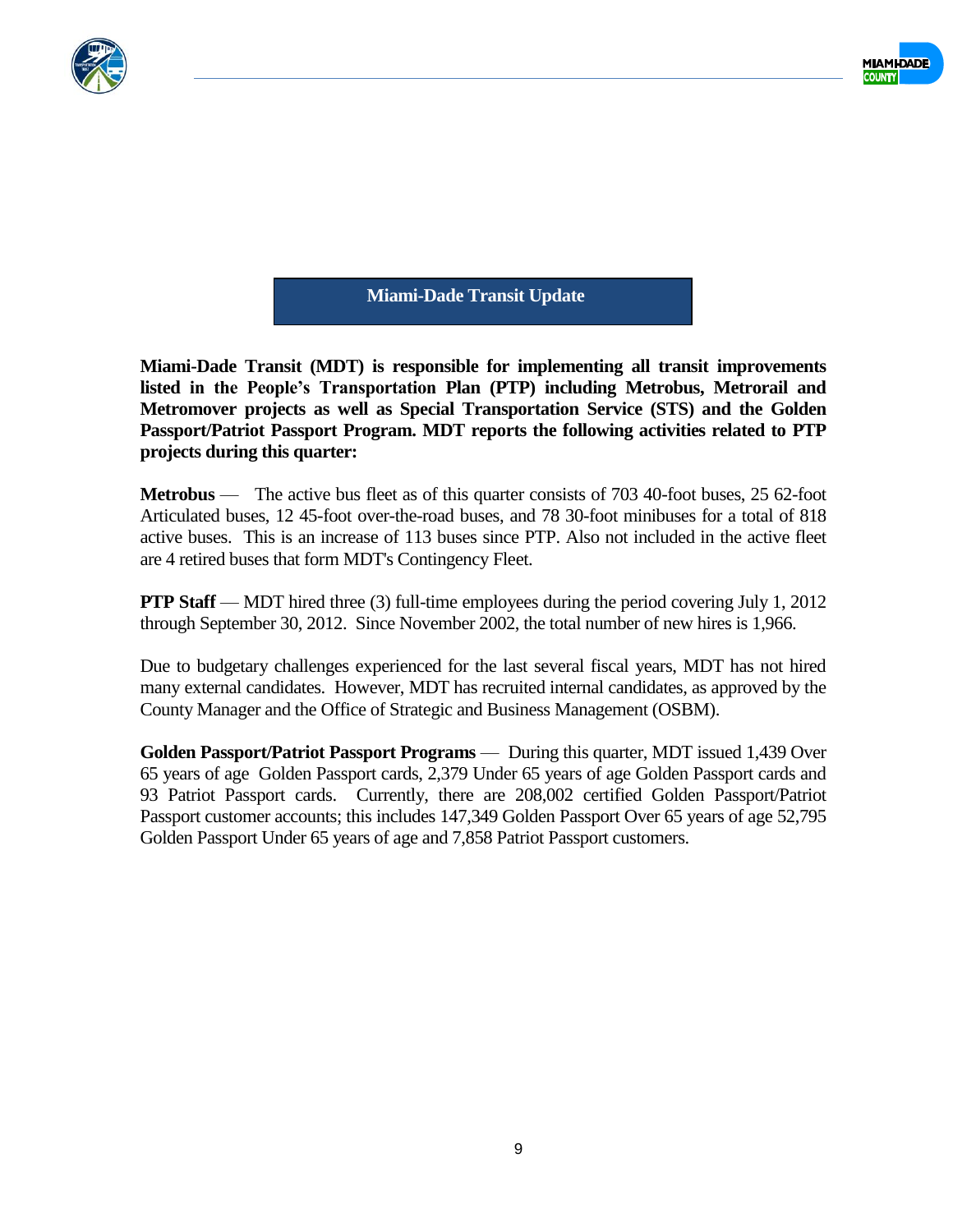

|                                                                           | FY 2011-2012<br>$4th$ Quarter             |                                                                        |
|---------------------------------------------------------------------------|-------------------------------------------|------------------------------------------------------------------------|
| <b>Golden Passport Program</b><br><b>Component</b>                        | <b>Issued in Fourth</b><br><b>Quarter</b> | <b>Total Certified Golden/Patriot</b><br><b>Passport Users To Date</b> |
| <b>Golden Passport:</b> Over 65 Years<br>of Age Issued during the Quarter | 1,439                                     | 147,349                                                                |
| <b>Golden Passport:</b> Under 65<br>Years of Age Issued                   | 2,379                                     | 52,795                                                                 |
| <b>Patriot Passports Issued</b>                                           | 93                                        | 7,858                                                                  |
| <b>Total Golden Passport/Patriot</b><br><b>Passport</b>                   | 3,911                                     | 208,002                                                                |

# Golden Passport/Patriot Passport Issuances FY 2011-2012

**Disadvantaged Business Enterprise (DBE) Participation**— MDT monitors the status of the Charter County Transportation System Surtax-funded contracts which include Federal funding. To date, MDT reports six (6) Prime Contractors and fifty-two (52) Subcontractors that are subject to DBE compliance measures.

# **Miami-Dade Public Works and Waste Management Department**

The Miami-Dade Public Works and Waste Management Department (PWWM) is responsible for developing and implementing PTP funded roadway projects including paving, traffic signals, signage, bike paths, lighting, drainage, curb cuts and guard rails. PWWM reports the following activities related to PTP projects during the  $4<sup>th</sup>$  quarter: **Update**

### **Advanced Traffic Management System (ATMS):**

PWWM continues to upgrade the County's traffic signalization through the ATMS. Phases I and II are complete. On August 30th, 2012, the last two signals on the Urban Traffic Control System (UTCS) were migrated to the ATMS. The same day, the ModComp equipment and Central Computer Unit were powered down effectively ending the UTCS era. The UTCS, the largest and most modern central computer



traffic control system in the U.S. at inception, served the County well for 36 years (Aug 1976 – Aug 2012). Phase III for the ATMS is underway and will improve communications, develop a modern Traffic Control Center, and implement and integrate video surveillance.

### **Neighborhood Improvement Projects:**

PWWM continues to coordinate the Neighborhood Improvement Projects with County Commissioners' Offices. Improvements in this category include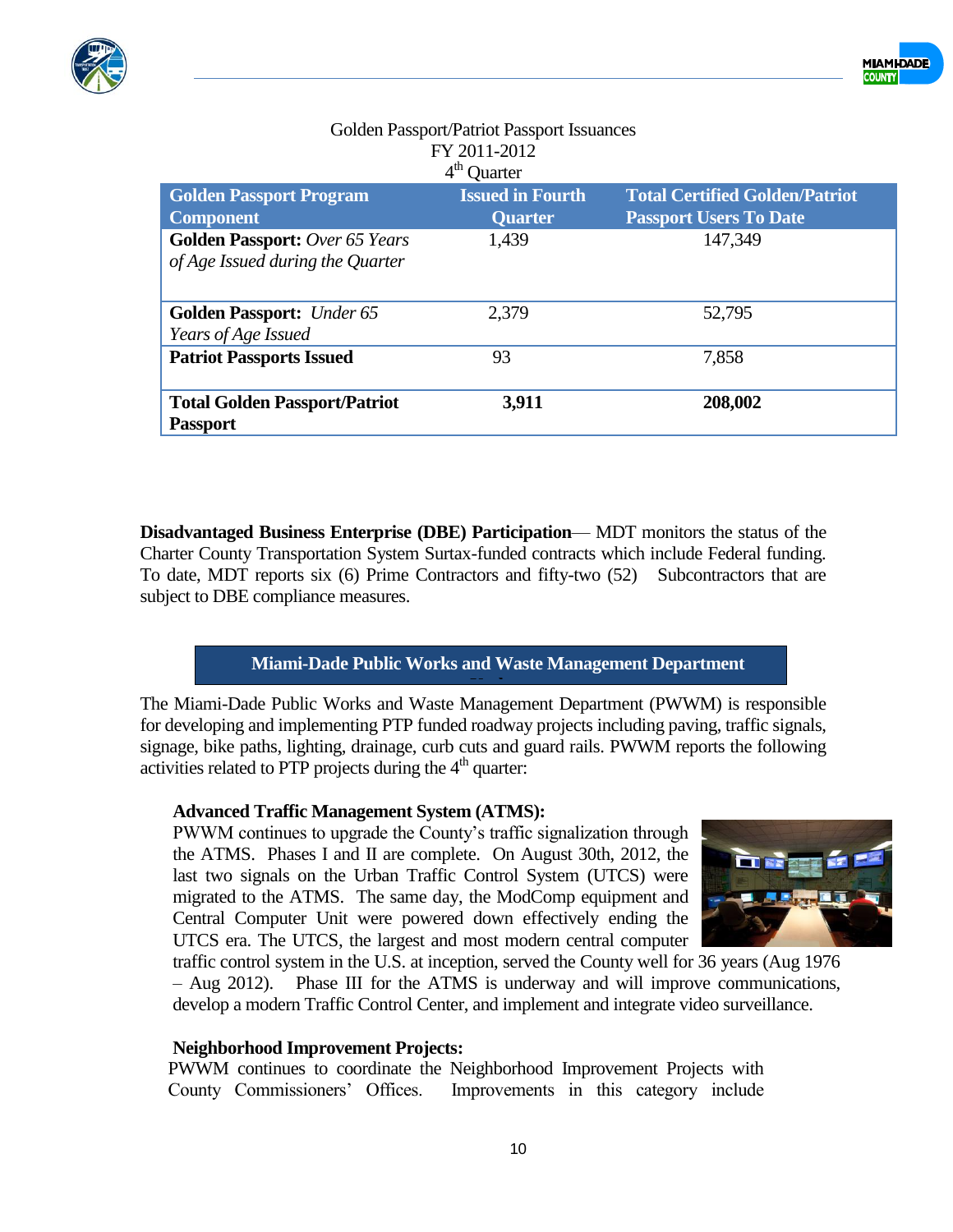



resurfacing, sidewalks, ADA ramps and connectors, drainage, guardrails, striping, traffic signals, and traffic calming. Currently, 108 PTP funded construction contracts have been approved by the CITT and BCC for Neighborhood Improvements, totaling \$89.8 million.

**Miscellaneous Construction Contract Program -** In an effort to accelerate projects, PWWM continues to take advantage of various contracting mechanisms, such as the County's Miscellaneous Construction Contract Program (MCC Program). The utilization of the MCC Program allows for a streamlined selection process, while enhancing opportunities to small business.

**Internally Illuminated Street Name Signs (IISNS) Program -** Since the inception of the



program, IISNSs have been installed at 1,854 intersections throughout the County, which includes 178 intersections funded under the American Recovery and Reinvestment Act (ARRA). With the exception of approximately 22 intersections, PWWM has completed the installation of Internally Illuminated Street Name Signs at all eligible signalized intersections (excludes spanwire, substandard traffic signal support systems, and locations identified

by Municipalities for exclusion). The remaining intersections were originally going to be implemented through a construction contract for which the contractor was found to be in default. Subsequently, consideration was given to utilizing in-house staff from PWWM to perform the work for the pending intersections, however, as there is no current CITT approved procurement contract, it has been determined that proceeding with a new construction contract would be more time effective and move PWWM towards the completion of the IISNS program. The Award for the construction contract is in process.

**Disadvantaged Business Enterprise and Small Business Participation Reporting**

The Transportation Trust is responsible for monitoring and reporting on the level of participation by small and disadvantaged businesses in contracts receiving transportation Surtax proceeds. It is supported in this effort by the Miami-Dade Sustainability, Planning and Economic Enhancement Department (SPEED) Small Business Development (SBD) division which monitors contracts for compliance with County small business participation measures. Miami- Dade Transit (MDT) administers the federal Disadvantaged Business Enterprise (DBE) program which encourages the development and use of companies owned and controlled by minorities, women, and socially and economically disadvantaged individuals on federally-aided projects. The following activity is reported for the fourth quarter.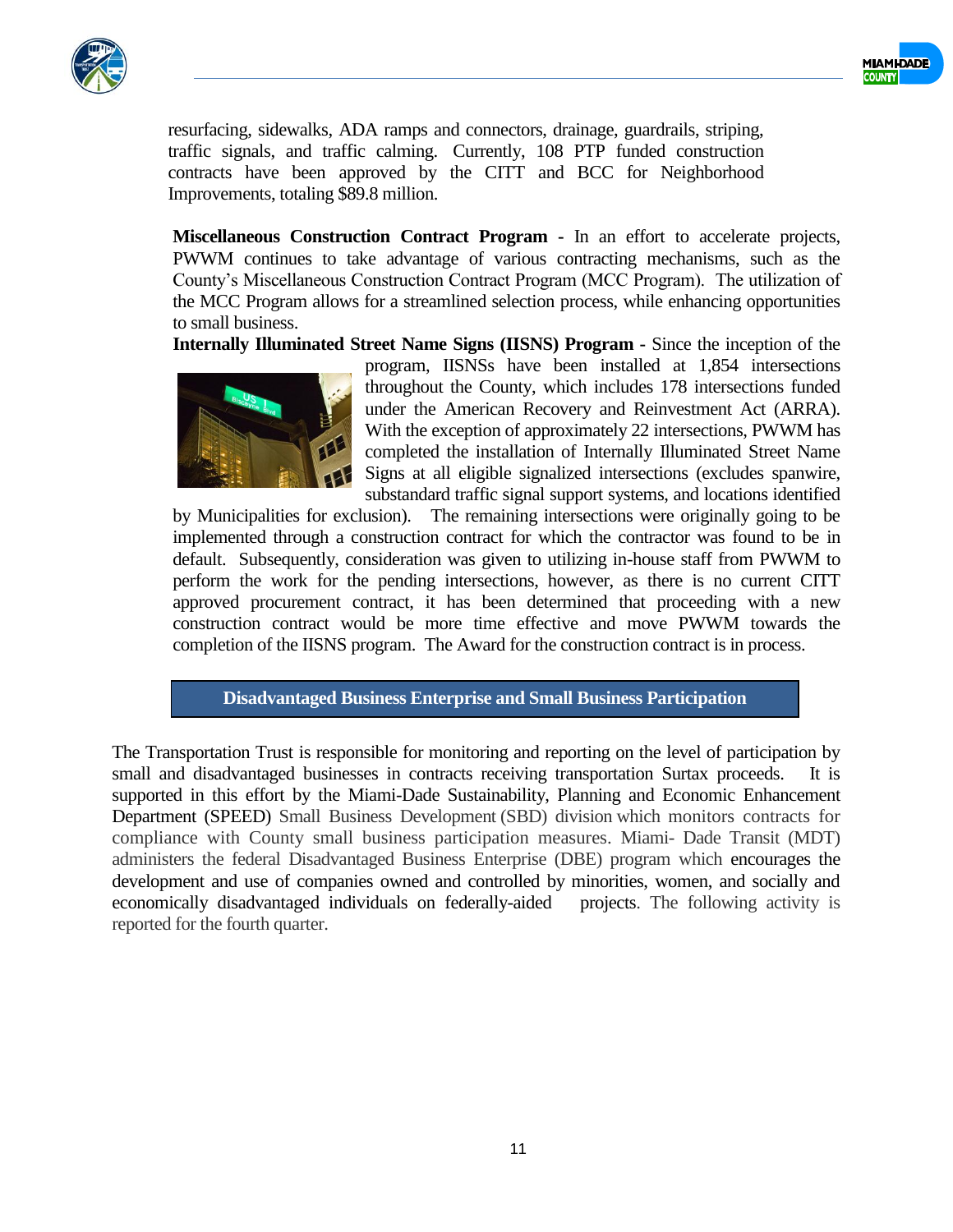



#### **1. Miami-Dade Transit** Disadvantaged Business Enterprise (DBE) Contractors

### DBE Contractors PTP Funded Contracts FY 2012-2013 Fourth Quarter

\*PTP funding represents approximately 59% of dollars paid to DBEs

**2. Miami-Dade Sustainability, Planning and Economic Enhancement Department Small Business Development** 

Small Business Enterprise (SBE) Community Business Enterprise (CBE) and Community Small Business Enterprise (CSBE) Contractors

> Small Business Development PTP Funded Contracts with Measures

FY 2011-2012 Fourth Quarter

| <b>Approved Contracts</b>                       | <b>Number of</b><br><b>Contracts</b> | <b>Contracts</b><br>With<br><b>Measures</b> | <b>Contract Award</b><br><b>Amount</b>   | <b>Payments to</b><br><b>Small</b><br><b>Businesses</b> |
|-------------------------------------------------|--------------------------------------|---------------------------------------------|------------------------------------------|---------------------------------------------------------|
| Quarter<br>FY 2011-2012                         |                                      |                                             | \$15,907,337.94                          | \$193,435.34                                            |
| Life-to-Date<br>FY 2004-2005 to FY<br>2011-2012 | 335                                  | 96                                          | $$2,071,027,758.26 \mid $148,206,127.73$ |                                                         |

| <b>Contractors</b>        | <b>Total</b> | <b>Total Paid</b>  |
|---------------------------|--------------|--------------------|
| <b>Prime Contractors</b>  |              | $$169,781,157.91*$ |
| <b>DBE</b> Subcontractors | 43           | $$749,109,546.00*$ |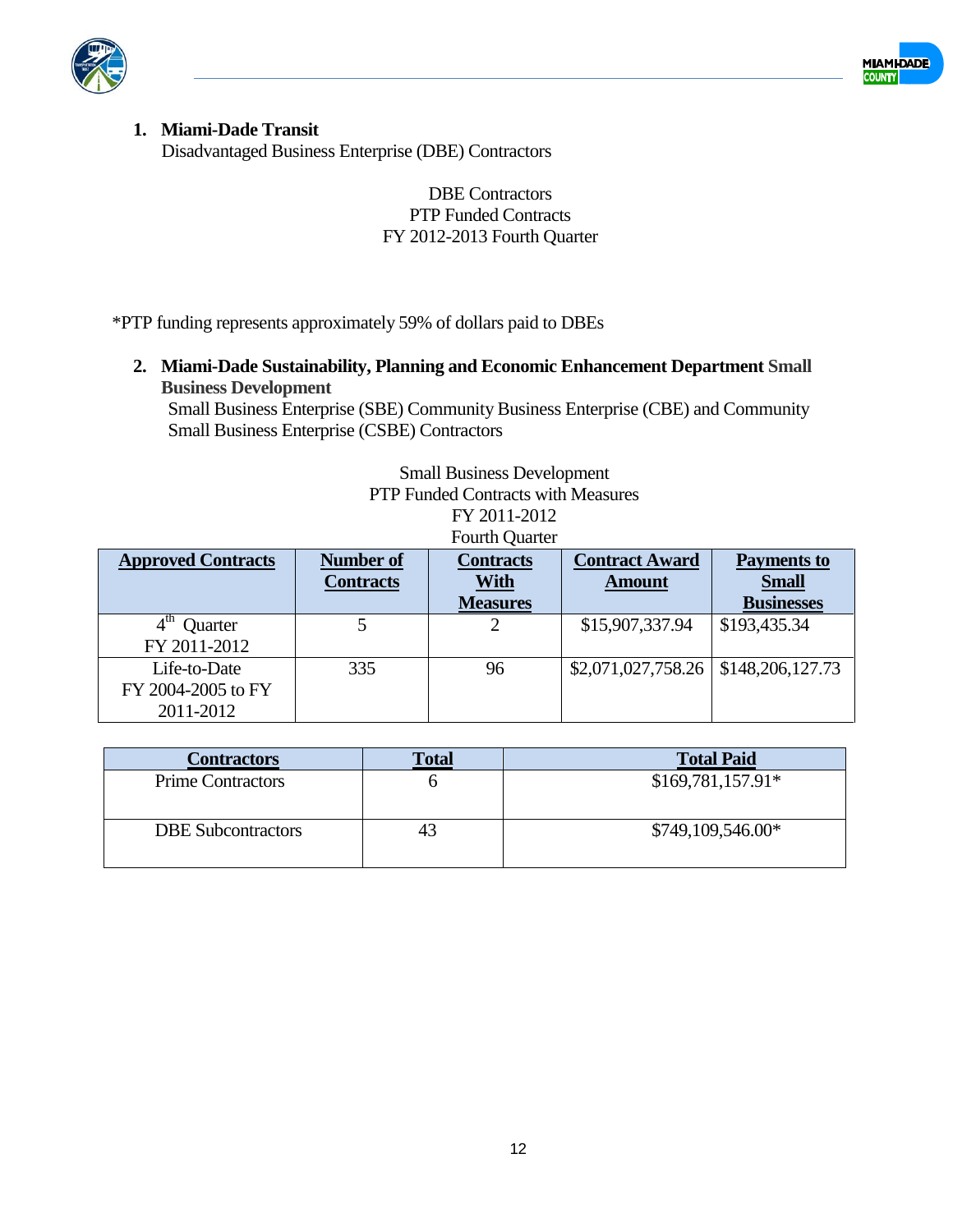



#### **PTP Municipal Update**

Twenty percent (20%) of annual Surtax proceeds are allocated to the thirty-four municipalities eligible to receive PTP funds; each entity receives a pro rata share based on population. The participating municipalities use Surtax funds to develop or enhance local transit and transportation systems.

**Surtax Transfers to Municipalities** – A total of \$11,599,286 in Surtax funds were transferred to the participating municipalities during the third quarter.

#### **Transportation Trust Board and Staff Update**

**Transportation Trust Meetings** - The Transportation Trust meets on a regular basis to fulfill its statutory responsibility to "monitor, oversee, review, audit and investigate" the implementation of the People's Transportation Plan (PTP). The Transportation Trust met three times during the  $4<sup>th</sup>$ quarter and the subcommittees held five meetings to consider and act on contracts and reports related to the PTP.

**Trust Staff Discusses Economic Benefits of the Orange Line** – The Transportation Trust Executive Director made a presentation to the Miami-Dade Social and Economic Development Council explaining the positive economic impact of construction and operation of the Metrorail Orange Line on the local economy.

**PTP Finance**

The Office of the Citizens' Independent Transportation Trust (OCITT) is responsible for transferring surtax revenue it receives from the State of Florida to eligible recipients such as Miami-Dade County and municipalities. The OCITT received \$49,238,882 in surtax proceeds during the quarter, and transferred \$11,599,286 to eligible municipalities as part of the established municipal share. Cumulative distributions to date include**:**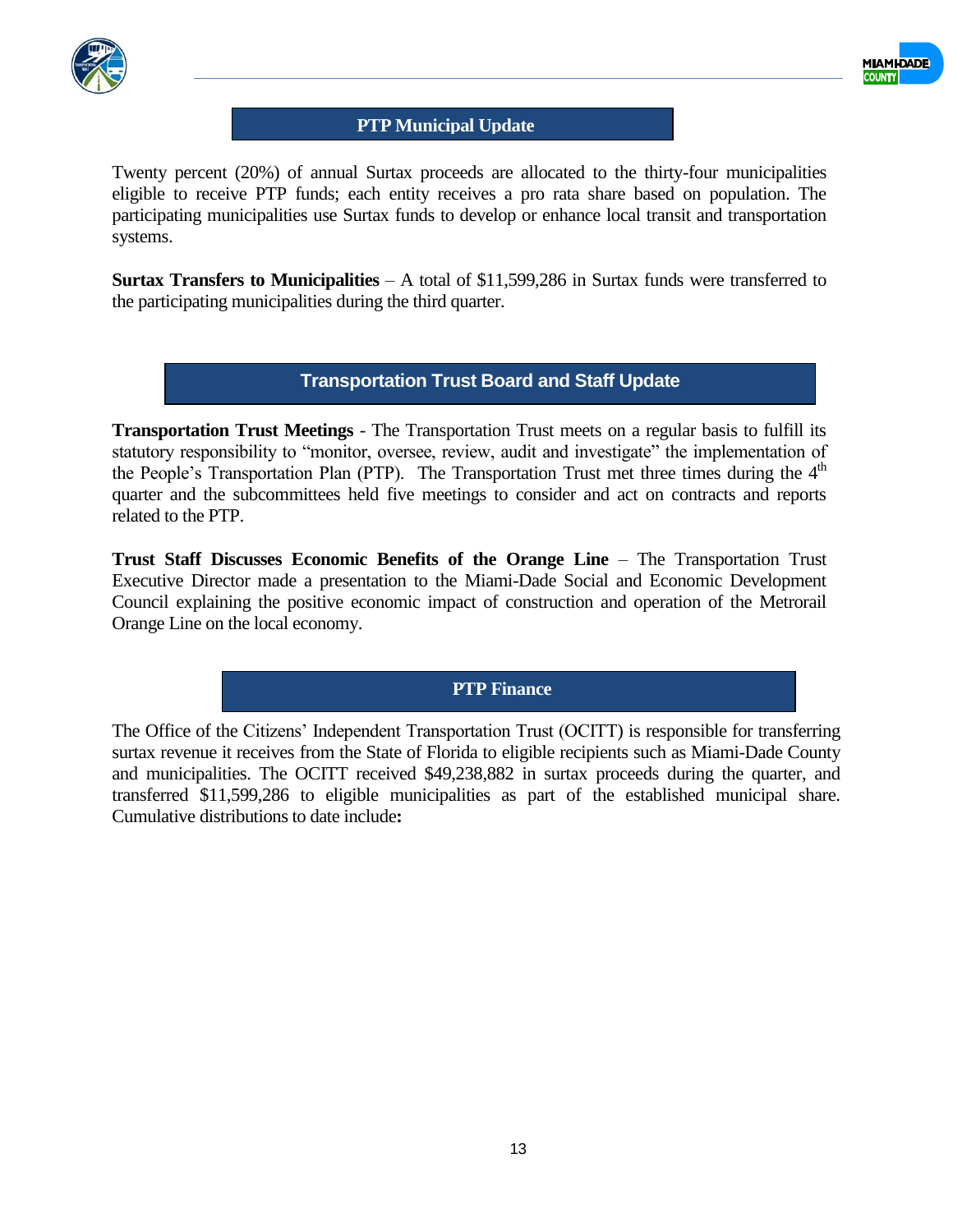



| <b>PTP Finance Report</b>                           |
|-----------------------------------------------------|
| <b>Cumulative To Date Collections and Transfers</b> |
| FY 2011-2012                                        |
| $4th$ Quarter                                       |

| <b>Surtax</b>                | \$1,711,846,228 |
|------------------------------|-----------------|
| received                     |                 |
| <b>Interest</b>              | \$18,353,196    |
| earned                       |                 |
| <b>Transferred to</b>        | \$1,229,985,385 |
| <b>MDT</b>                   |                 |
| <b>Transferred to</b>        | \$90,035,427    |
| <b>PWWM</b>                  |                 |
| <b>Transferred to</b>        | \$14,968,757    |
| <b>OCITT</b>                 |                 |
| <b>Transferred to</b>        | \$354,881,721   |
| <b>Municipalities</b>        |                 |
| <b>Transferred to Others</b> | \$325,699       |
| (Communications)             |                 |
| Cash                         | \$40,002,435    |
| <b>Balance</b>               |                 |

#### **Notes:**

The cumulative numbers presented above are preliminary as of 9/30/2012. The numbers may change once prior year-end entries are completed.

The Cash Balance includes \$833,211 recaptured from municipalities in non-compliance being held for redistribution to the remaining municipalities and \$33,195,692 being kept in a reserve account for future capital expansion.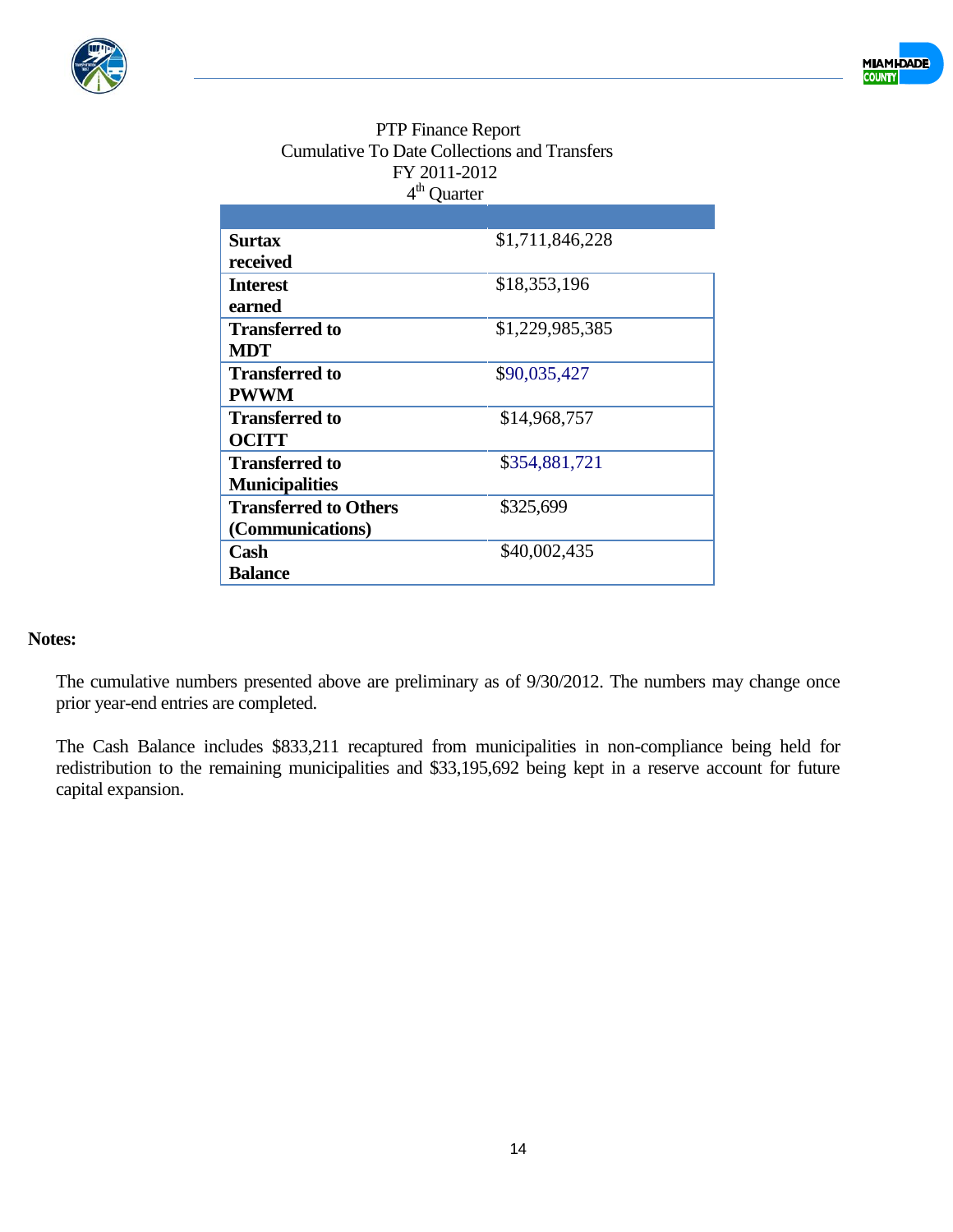



## **ADDENDUM**

## **Public Works Department**

Status of the 45 (\*) site-specific PTP projects included in Exhibit 1:

## Public Works Department

Status of the 45 site-specific PTP projects<sup>1</sup> included in Exhibit 1: Status of the 45 site-specific PTP projects<sup>1</sup> included in Exhibit 1:

| <b>Number of Site Specific Projects</b> | 45 | <b>Location / Limits (Commission District)</b> |
|-----------------------------------------|----|------------------------------------------------|
| Projects Complete or Substantially      | 26 | - District 7 Resurfacing of Roads with Poor to |
| Complete                                |    | <b>Fair Conditions</b>                         |
|                                         |    | - NW 22 Ave / NW 135 St to SR 9 (Dist. 1)      |
|                                         |    | - NW 22 Ave / NW 135 St to NW 62 St (Dist.     |
|                                         |    | 2)                                             |
|                                         |    | - NW 62 Ave / NW 138 St to NW 105 St (Dist.    |
|                                         |    | 13)                                            |
|                                         |    | - Grand Ave / SW 37 Ave to SW 32 Ave (Dist.    |
|                                         |    | 7)                                             |
|                                         |    | - Feasibility Study for the Miami River Tunnel |
|                                         |    | (Dist. 5)                                      |
|                                         |    | - NW 82 Ave–NW 8 St/ NW 7 to 10 St– NW         |
|                                         |    | 87 to 79 Ave (Dist. 6)                         |
|                                         |    | - New Access to Country Walk / SW 136 St to    |
|                                         |    | RR Tracks (Dist. 11)                           |
|                                         |    | - NW 97 Ave / NW 25 St to NW 41 St (Dist.      |
|                                         |    | 12) (By Developer)                             |
|                                         |    | - District 1 Resurfacing of Roads with Poor to |
|                                         |    | <b>Fair Conditions</b>                         |
|                                         |    | - Miami Gardens Dr Connector / US-1 to         |
|                                         |    | William Lehman Cswy                            |
|                                         |    | (Dist. 4) (JPA with Aventura)                  |
|                                         |    | - NW 62 St / NW 37 Ave to I-95 (Dist. 2)       |
|                                         |    | - South Miami Ave / SW 25 Road to SW 15        |
|                                         |    | Road (Dist. 7)                                 |
|                                         |    | - SW 97 Ave / SW 40 St to SW 56 St (Dist. 10)  |
|                                         |    | - SW 97 Ave / SW 56 St to SW 72 St (Dist. 7)   |
|                                         |    | - NW 7 St / NW 72 Ave to NW 37 Ave (Dist.      |
|                                         |    | 6)                                             |
|                                         |    | - NE 2 Ave / W Little River Canal to NE 91 St  |
|                                         |    | (Dist. 3)                                      |
|                                         |    | - SW 180 St / SW 147 Ave to SW 137 Ave         |
|                                         |    | (Dist. 9)                                      |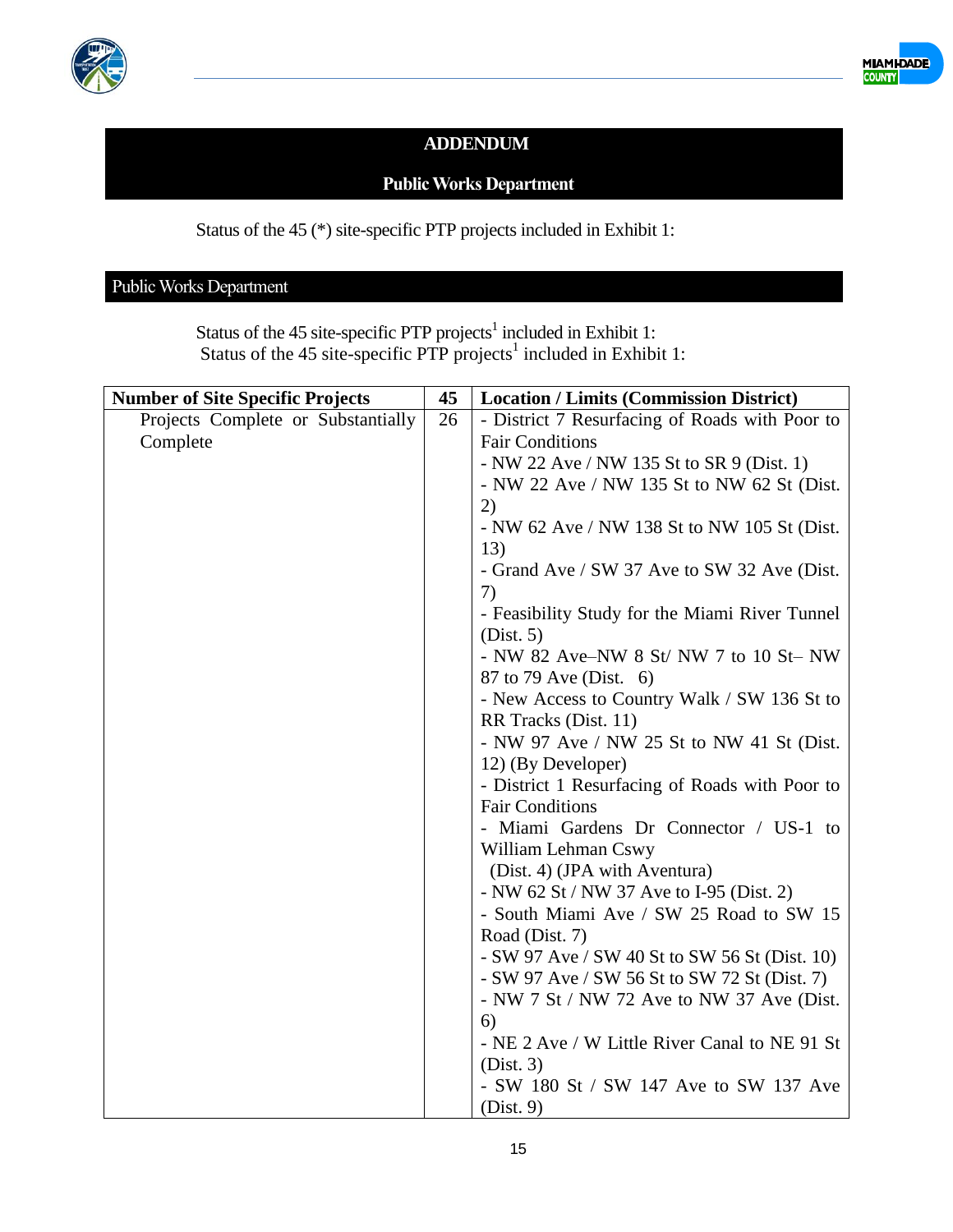



| <b>Under Construction</b><br>Design Complete – Undergoing<br>R/W Acquisition                        | $\mathbf{1}$<br>8 | - SW 136 St / SW 152 Ave to SW 139 Ct (Dist.<br>9)<br>$-SW$ 72 Ave / SW 40 St to SW 20 St (Dist. 6)<br>- SW 127 Ave / SW 88 St to SW 120 St (Dist.<br>8, 10)<br>- SW 160 St / SW 147 Ave to SW 137 Ave<br>(Dist. 9)<br>- SW 157 Ave / SW 136 St to SW 112 St (Dist.<br>11)<br>- SW 62 Ave / SW 70 St to SW 64 St (Dist. 7)<br>$-SW$ 62 Ave / SW 24 St to NW 7 St (Dist. 6)<br>- NW 138 St Bridge / Over Miami River Canal<br>(Dist. 12)<br>- Old Cutler Rd / SW 97 Ave to SW 87 Ave<br>(Dist. 8- JPA with Town of Cutler Bay)<br>- NW 37 Ave / NW North River Drive to NW<br>79 St (Dist. 2)<br>- SW 157 Ave / SW 184 St to SW 152 St (Dist.<br>9)<br>- SW 176 St / US-1 to SW 107 Ave (Dist. 9)<br>$-SW 216$ St / SW 127 Ave to HEFT (Dist. 9)<br>- SW 264 St / US-1 to SW 137 Ave (Dist. 9)<br>- NW 87 Ave / NW 186 St to NW 154 St (Dist.<br>13)<br>- NW 74 St / SR826 to HEFT (Dist. 12) <sup>2</sup><br>- SW 27 Ave / US-1 to Bayshore Drive (Dist.<br>$7)^3$ |
|-----------------------------------------------------------------------------------------------------|-------------------|--------------------------------------------------------------------------------------------------------------------------------------------------------------------------------------------------------------------------------------------------------------------------------------------------------------------------------------------------------------------------------------------------------------------------------------------------------------------------------------------------------------------------------------------------------------------------------------------------------------------------------------------------------------------------------------------------------------------------------------------------------------------------------------------------------------------------------------------------------------------------------------------------------------------------------------------------------------------|
| <b>Under Design</b>                                                                                 | 4                 | $-SW$ 137 Ave / HEFT to US-1 (Dist. 8)<br>- SW 137 Ave / US-1 to SW 184 St (Dist. 8)<br>- South Bayshore Dr / McFarlane Rd to<br>Aviation Ave (Dist. 7- JPA with City of Miami)<br>- Caribbean Blvd / Coral Sea Rd to SW 87 Ave<br>(Dist. 8- JPA with Town of Cutler Bay)                                                                                                                                                                                                                                                                                                                                                                                                                                                                                                                                                                                                                                                                                          |
| <b>JPAs</b> with Municipalities                                                                     | $\overline{4}$    | - NE 2 Ave / NE 20 St to NE 36 St (Dist. 3)<br>- NE 2 Ave / NE 42 St to NE 51 St (Dist. $3)^4$<br>- NE 2 Ave / NE 57 St to NE 69 St (Dist. $3^4$ )<br>- NE 2 Ave / NE 69 St to W Little River Canal<br>$(Dist. 3)^4$                                                                                                                                                                                                                                                                                                                                                                                                                                                                                                                                                                                                                                                                                                                                               |
| Undergoing<br>further<br>Project<br>Development-<br>Projects will begin design in 2012 or<br>later. | 2                 | - SW 120 St / SW 137 Ave to SW 117 Ave<br>(Dist. 8) Not feasible<br>- SW 312 St / SW 187 Ave to SW 177 Ave<br>(Dist. 8)<br>- SW 87 Ave / SW 216 St to SW 168 St (Dist.                                                                                                                                                                                                                                                                                                                                                                                                                                                                                                                                                                                                                                                                                                                                                                                             |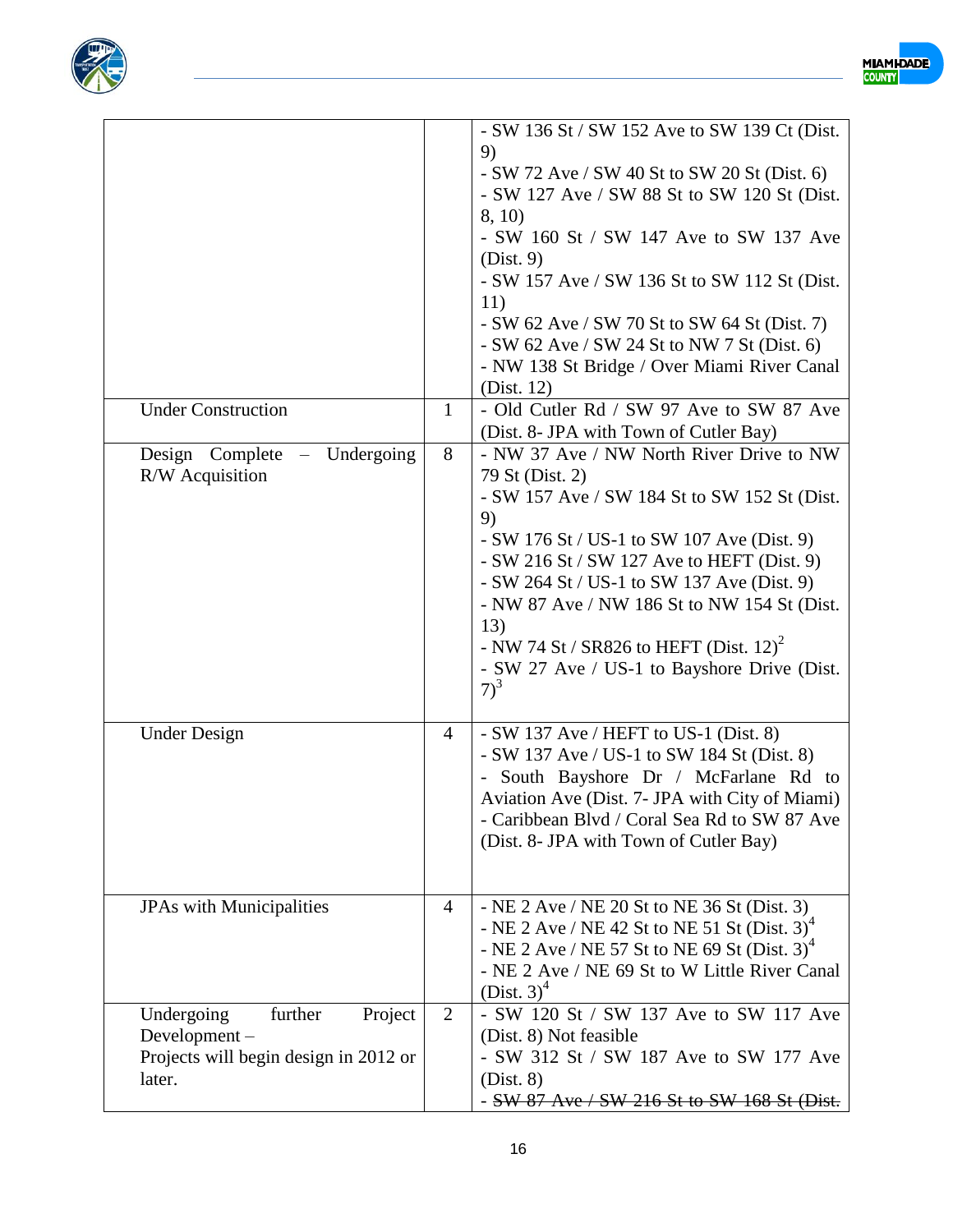



- 1. Number of projects increased from 44 to 45 due to an Amendment approved by CITT (9/26/07) and BCC (1/10/08), deleting SW 87 Avenue and replacing it with Old Cutler Road and Caribbean Boulevard.
- 2. SW 74 Street Project developed in three phases; Phase 1- NW 84 Avenue to NW 107 Avenue (Completed), Phase II- NW 107 Avenue to NW 114 Avenue (Undergoing ROW Acquisition by FDOT), and Phase III NW 87 Avenue to SR 826 (Undergoing ROW Acquisition by FDOT).
- 3. SW 27 Avenue Project developed in two phases; Phase 1- S Bayshore Drive to Tigertail Ave/ US-1 to SW 28 Terrace (Under Construction) and Phase 2- SW 28 Terrace to Tigertail Avenue (ROW Acquisition)
- 4. 2011- The Phasing of the NE 2 Avenue Project by the City of Miami has changed as portions of the project have been completed by the City using ARRA funds.

|                    |                        | <b>Asphalt placed</b> | <b>Miles</b> | Lane         |          |
|--------------------|------------------------|-----------------------|--------------|--------------|----------|
| Project No.        | <b>Contractor</b>      | as of 6/30/12 (Tons)  | $(2$ lanes)  | <b>Miles</b> |          |
| 20030001           | $H \& R$ Paving        | 16,933.28             | 17.5         | 35.0         |          |
| 20030002           | $H \& R$ Paving        | 13,348.16             | 13.8         | 27.6         |          |
| 20030003           | H & R Paving           | 13,898.47             | 14.4         | 28.7         |          |
|                    | <b>General Asphalt</b> |                       |              |              |          |
| 20030004           | Co.                    | 7,698.41              | 8.0          | 15.9         |          |
| 20030005           | H & J Asphalt          | 7,579.38              | 7.8          | 15.7         | PTP-1    |
| <b>Sub-Total</b>   |                        | 59,457.70             | 61.4         | 122.8        |          |
| 629901*            | H & J Asphalt          | 5,051.96              | 5.2          | 10.4         |          |
| 629902*            | $H \& R$ Paving        | 5,521.04              | 5.7          | 11.4         |          |
| <b>Sub-Total</b>   |                        | 10,573.00             | 10.9         | 21.8         |          |
| <b>Total PTP-1</b> |                        | 70,030.70             | 72.3         | 144.7        |          |
| 20040506           | H & R Paving           | 18,890.95             | 19.5         | 39.0         |          |
| 20040507           | $H \& R$ Paving        | 22,639.42             | 23.4         | 46.8         |          |
| 20040508           | H & R Paving           | 19,137.46             | 19.8         | 39.5         | PTP-2    |
| 20040509           | $H \& R$ Paving        | 20,258.02             | 20.9         | 41.9         |          |
| <b>Total PTP-2</b> |                        | 80,925.85             | 83.6         | 167.2        |          |
|                    | <b>General Asphalt</b> |                       |              |              |          |
| 20060204           | Co.                    | 8,116.83              | 8.4          | 16.8         |          |
|                    | <b>General Asphalt</b> |                       |              |              |          |
| 20060205           | Co.                    | 7,962.83              | 8.2          | 16.5         |          |
| 20060328           | H & J Asphalt          | 7,523.68              | 7.8          | 15.5         | PTP-CICC |
| 20060440           | H & J Asphalt          | 5,301.57              | 5.5          | 11.0         |          |
| 20060441           | H & J Asphalt          | 7,784.77              | 8.0          | 16.1         |          |

### **Asphalt Production To Date Using PTP Funds:**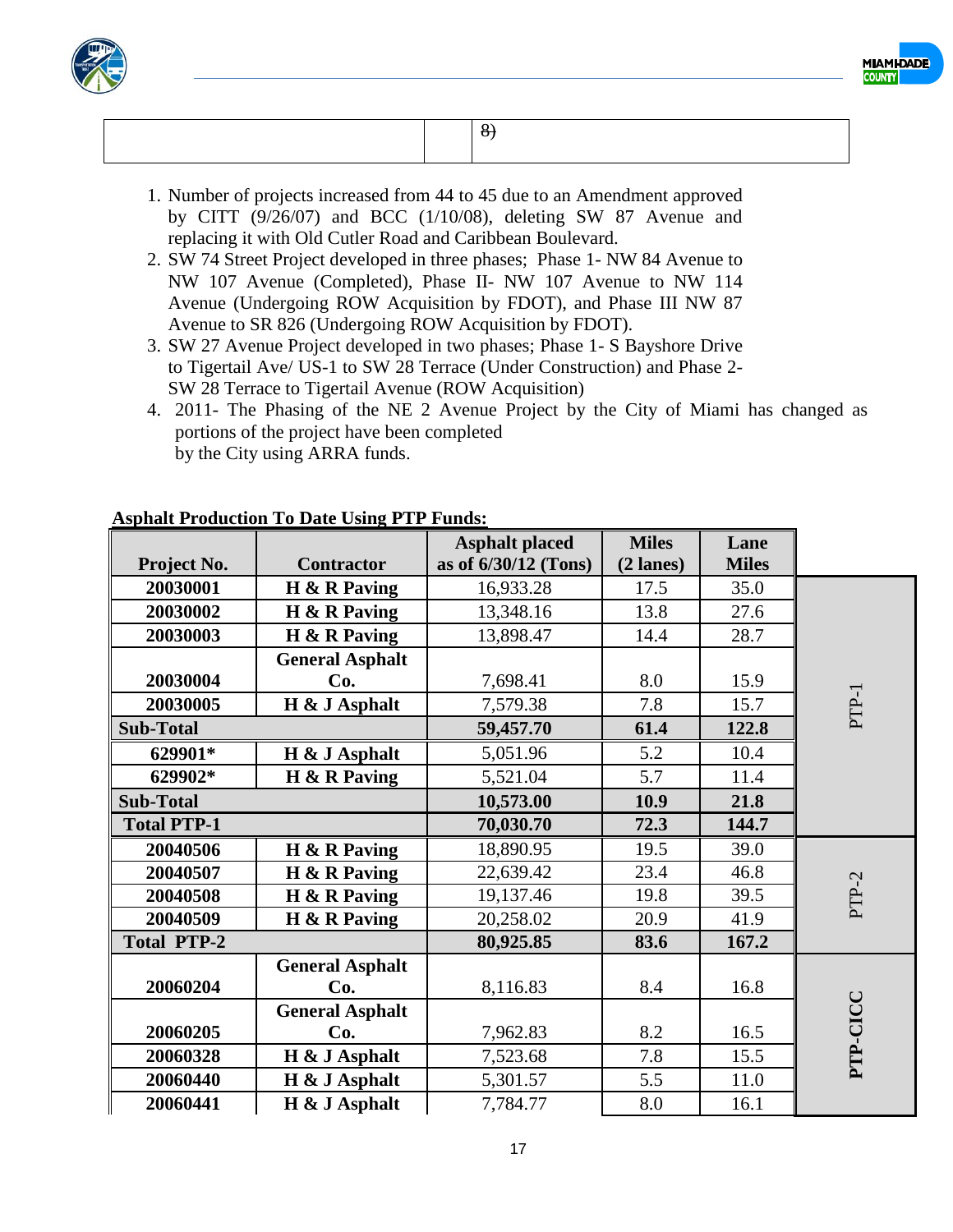



| 20080147              | H & J Asphalt          | 8,150.32   | 8.4   | 16.8   |
|-----------------------|------------------------|------------|-------|--------|
|                       | <b>General Asphalt</b> |            |       |        |
| 20090107              | Co.                    | 5,399.74   | 5.6   | 11.2   |
| 20090026              | $H \& R$ Paving        | 6,666.79   | 6.9   | 13.8   |
| 20100426              | $H \& R$ Paving        | 6,111.25   | 6.3   | 12.6   |
| 20100427              | $H \& J$ Asphalt       | 7,404.21   | 7.6   | 15.3   |
| 20100387              | $H \& R$ Paving        | 7,086.38   | 7.3   | 14.6   |
| 20100388              | H & J Asphalt          | 6,313.57   | 6.5   | 13.0   |
| 20110035              | H & J Asphalt          | 108.90     | 0.1   | 0.2    |
| 20110036              | $H \& R$ Paving        | 5,837.45   | 6.0   | 12.1   |
| <b>Total PTP-CICC</b> |                        | 89,768.29  | 92.74 | 185.47 |
| <b>Grand Total</b>    |                        | 240,724.84 | 248.7 | 497.4  |

# **PWWM Update on Active PTP Projects:**

| Project                                                                               | <b>Limits</b>                                    | Com<br>m<br><b>Distri</b><br><sub>ct</sub> | <b>Desig</b><br>n<br><b>Status</b> | Construc<br>tion<br><b>Status</b> | <b>Start</b><br>Const. | End<br>Const. | Const.<br><b>Estimate</b> | <b>Comments</b>                                                                                               |
|---------------------------------------------------------------------------------------|--------------------------------------------------|--------------------------------------------|------------------------------------|-----------------------------------|------------------------|---------------|---------------------------|---------------------------------------------------------------------------------------------------------------|
| NW 37 Ave<br>2 to 5 lanes                                                             | <b>NW North</b><br>River D to<br><b>NW 79 St</b> | $\overline{2}$                             | 100%                               | 0%                                | 5/2013                 | 8/2015        | \$20.0 M                  | Design complete. ROW                                                                                          |
| NE <sub>2</sub> Ave<br>Street & Traffic<br><b>Improvements</b><br>(Seven<br>Segments) | NE 20 St to<br><b>NE91 St</b>                    | 3                                          | 5%                                 | 0%                                | 10/2011                | 10/2013       | \$21.4 M                  | Three of the seven segme<br>completed, with a fourth<br>construction. A JPA with<br>pending for the remaining |
| South Bayshore<br>Drive<br>Resurfacing &<br>Median<br><b>Improvements</b>             | Mercy Way<br>to Darwin St                        | 7                                          | 10%                                | 0%                                | 9/2012                 | 9/2013        | \$514 K                   | JPA Approved by BCC a<br>November 2010.                                                                       |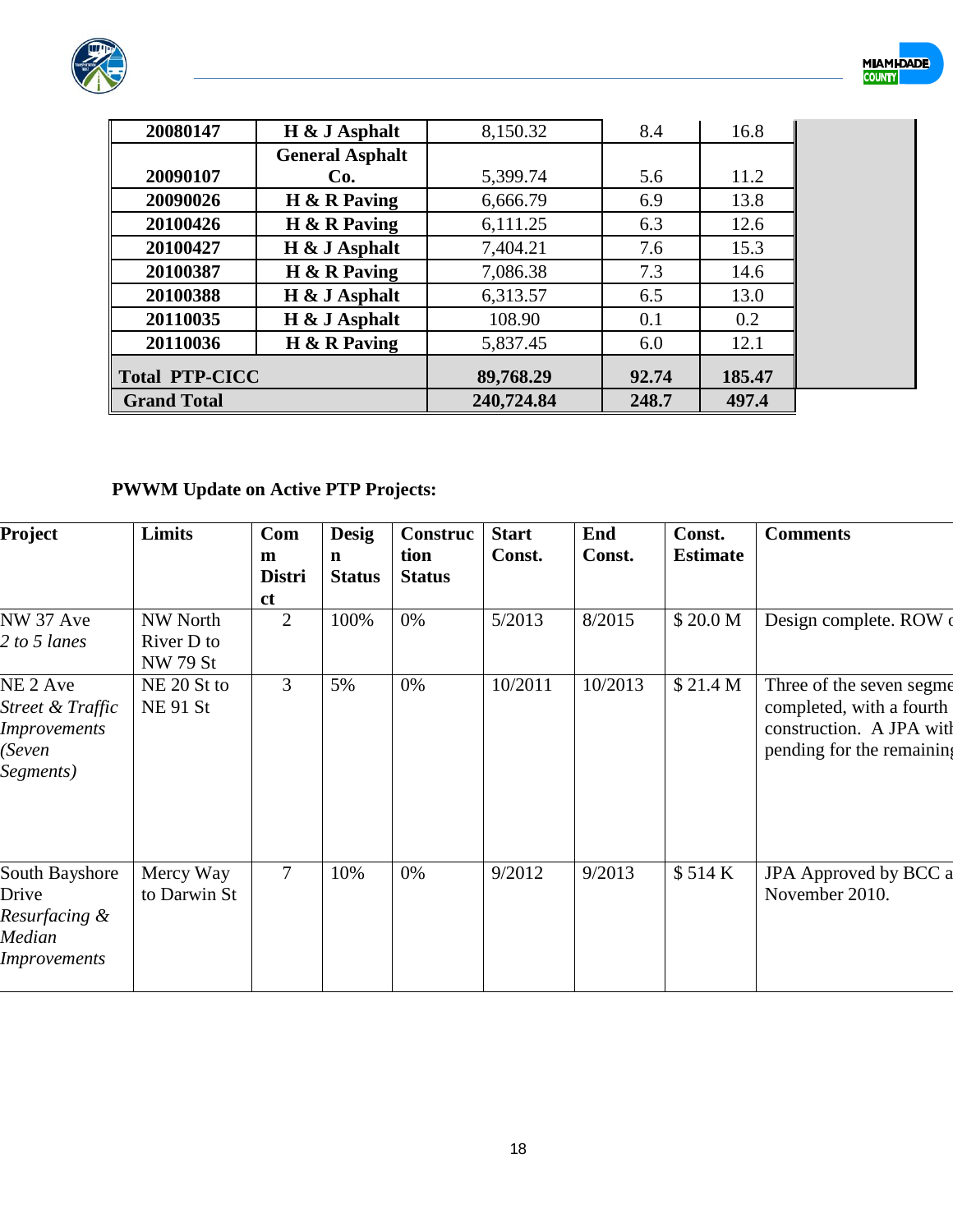



| SW 27 Ave<br>2 to 3 lanes                                             | $US-1$ to<br><b>Bayshore Dr</b>       | $\overline{7}$ | 100% | Phase I-<br>85% | 12/2010                                                          | 4/2014  | \$15.5 M           | Project divided into two<br>to SW 28 Terr/Tigertail<br>under construction. Phase<br>work in progress. |
|-----------------------------------------------------------------------|---------------------------------------|----------------|------|-----------------|------------------------------------------------------------------|---------|--------------------|-------------------------------------------------------------------------------------------------------|
| <b>SW 137 Ave</b><br>Widening to 4<br>Lanes                           | US-1 to SW<br>184 St                  | 8              | 0%   | 0%              | 7/2012<br>(NTP for<br>Design/<br><b>Build</b><br><b>Services</b> | 12/2014 | \$24.6 M           | Notice to Proceed for lan<br>and design phase to be is.                                               |
| <b>SW 137 Ave</b><br>Widening to 4<br>Lanes                           | HEFT to US-<br>1                      | 8              | 60%  | 0%              | 9/2013                                                           | 3/2015  | \$9.9 M            | Under design. ROW acq<br>process.                                                                     |
| SW 312 St<br>Widen to 5<br>lanes                                      | <b>SW 187 Ave</b><br>to SW 177<br>Ave | 8              | 0%   | 0%              | 9/2013                                                           | 11/2014 | \$6.6 <sub>M</sub> | Coordinating with the Ci                                                                              |
| Old Cutler Rd<br>Traffic<br><b>Operational</b><br><b>Improvements</b> | SW 87 Ave<br>to SW 97<br>Ave          | 8              | 0%   | 40%             | 11/2011                                                          | 12/2012 | \$7.7 M            | Replaced SW 87 Ave pro<br>of Cutler Bay approved b<br>2009.                                           |
| Caribbean Blvd<br>2 to 3 lanes                                        | Coral Sea Rd<br>to SW 87<br>Ave       | 8              | 0%   | 0%              | 12/2012                                                          | 5/2014  | \$11.2 M           | Replaced SW 87 Ave pro<br>of Cutler Bay approved b<br>2009.                                           |
| <b>SW 157 Ave</b><br>New 4 lanes                                      | SW 184 St to<br>SW 152 St             | 9              | 100% | 0%              | 4/2013                                                           | 6/2015  | \$12.6 M           | RTA in process.                                                                                       |
| SW 216 St                                                             | <b>SW 127 Ave</b>                     | 9              | 100% | 0%              | 10/2014                                                          | 4/2016  | \$11.9 M           | ROW acquisition work in                                                                               |
| 2 to 3 lanes<br>SW 176 St                                             | to HEFT<br>US-1 to SW                 | 9              | 100% | 0%              | 2/2014                                                           | 2/2015  | \$5.7 M            | ROW acquisition work in                                                                               |
| 2 to 3 lanes                                                          | 107 Ave                               |                |      |                 |                                                                  |         |                    |                                                                                                       |
| SW 264 St<br>2 to 3 lanes                                             | US-1 to SW<br>137 Ave                 | 9              | 100% | 0%              | 8/2013                                                           | 12/2014 | \$6M               | ROW acquisition work in                                                                               |
| <b>NW 138 St</b><br>New 5 lane                                        | Over Miami<br><b>River Canal</b>      | 12             | 100% | 99%             | 3/2011                                                           | 3/2012  | \$4.6 M            | Substantially complete.                                                                               |
| bridge                                                                |                                       |                |      |                 |                                                                  |         |                    |                                                                                                       |